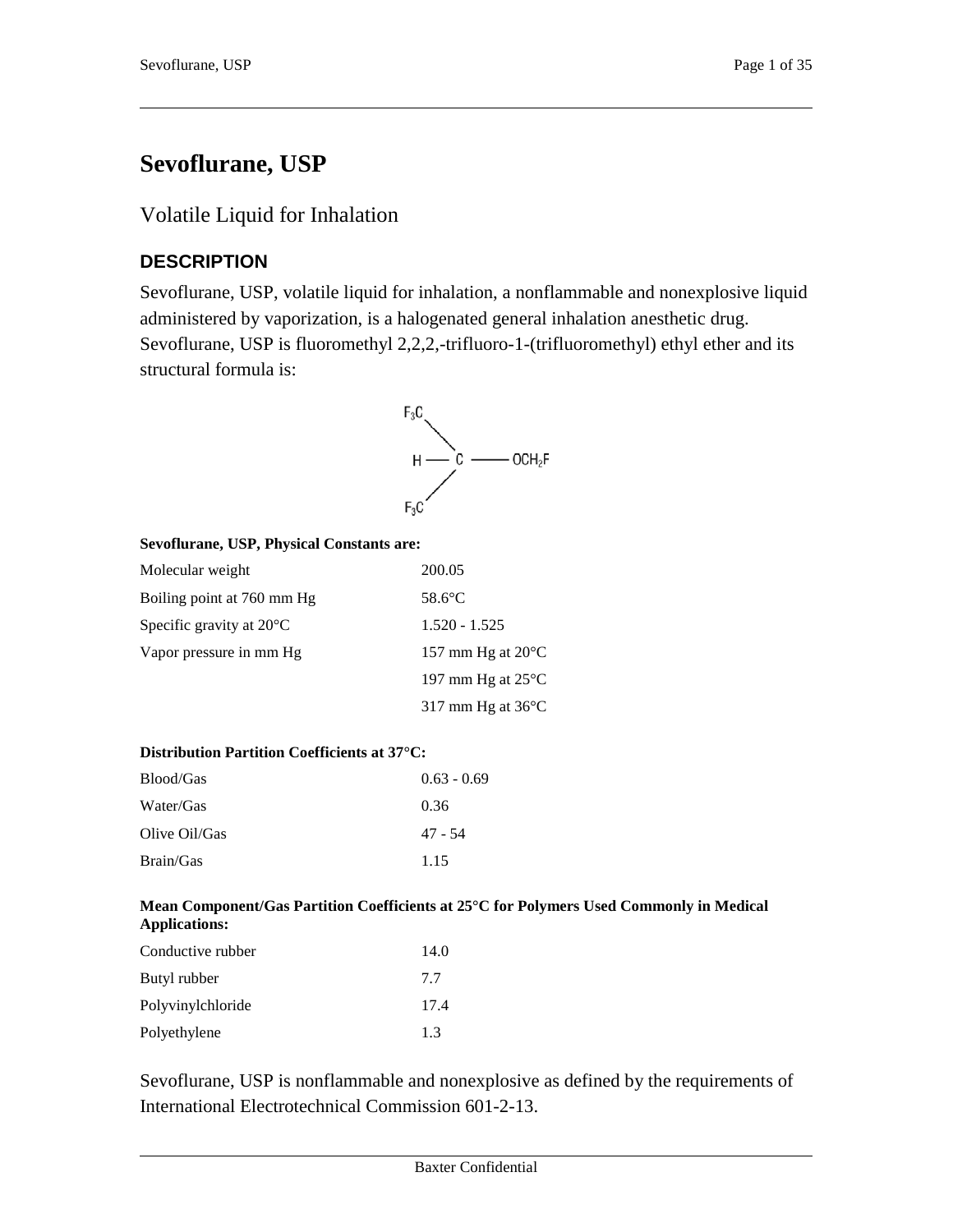Sevoflurane, USP is a clear, colorless, liquid containing no additives. Sevoflurane, USP is not corrosive to stainless steel, brass, aluminum, nickel-plated brass, chrome-plated brass or copper beryllium. Sevoflurane, USP is nonpungent. It is miscible with ethanol, ether, chloroform, and benzene, and it is slightly soluble in water. Sevoflurane, USP is stable when stored under normal room lighting conditions according to instructions. No discernible degradation of sevoflurane, USP occurs in the presence of strong acids or heat. When in contact with alkaline  $CO<sub>2</sub>$  absorbents (e.g. Baralyme and to a lesser extent soda lime) within the anesthesia machine, Sevoflurane, USP can undergo degradation under certain conditions. Degradation of sevoflurane, USP is minimal, and degradants are either undetectable or present in non-toxic amounts when used as directed with fresh absorbents. Sevoflurane, USP degradation and subsequent degradant formation are enhanced by increasing absorbent temperature increased sevoflurane, USP concentration, decreased fresh gas flow and desiccated  $CO<sub>2</sub>$  absorbents (especially with potassium hydroxide containing absorbents e.g. Baralyme).

Sevoflurane, USP alkaline degradation occurs by two pathways. The first results from the loss of hydrogen fluoride with the formation of pentafluoroisopropenyl fluoromethyl ether, (PIFE,  $C_4H_2F_6O$ ), also known as Compound A, and trace amounts of pentafluoromethoxy isopropyl fluoromethyl ether, (PMFE,  $C_5H_6F_6O$ ), also known as Compound B. The second pathway for degradation of sevoflurane, USP, which occurs primarily in the presence of desiccated  $CO<sub>2</sub>$  absorbents, is discussed later.

In the first pathway, the defluorination pathway, the production of degradants in the anesthesia circuit results from the extraction of the acidic proton in the presence of a strong base (KOH and/or NaOH) forming an alkene (Compound A) from sevoflurane, USP similar to formation of 2-bromo-2-chloro-1,1-difluoro ethylene (BCDFE) from halothane. Laboratory simulations have shown that the concentration of these degradants is inversely correlated with the fresh gas flow rate (See Figure 1).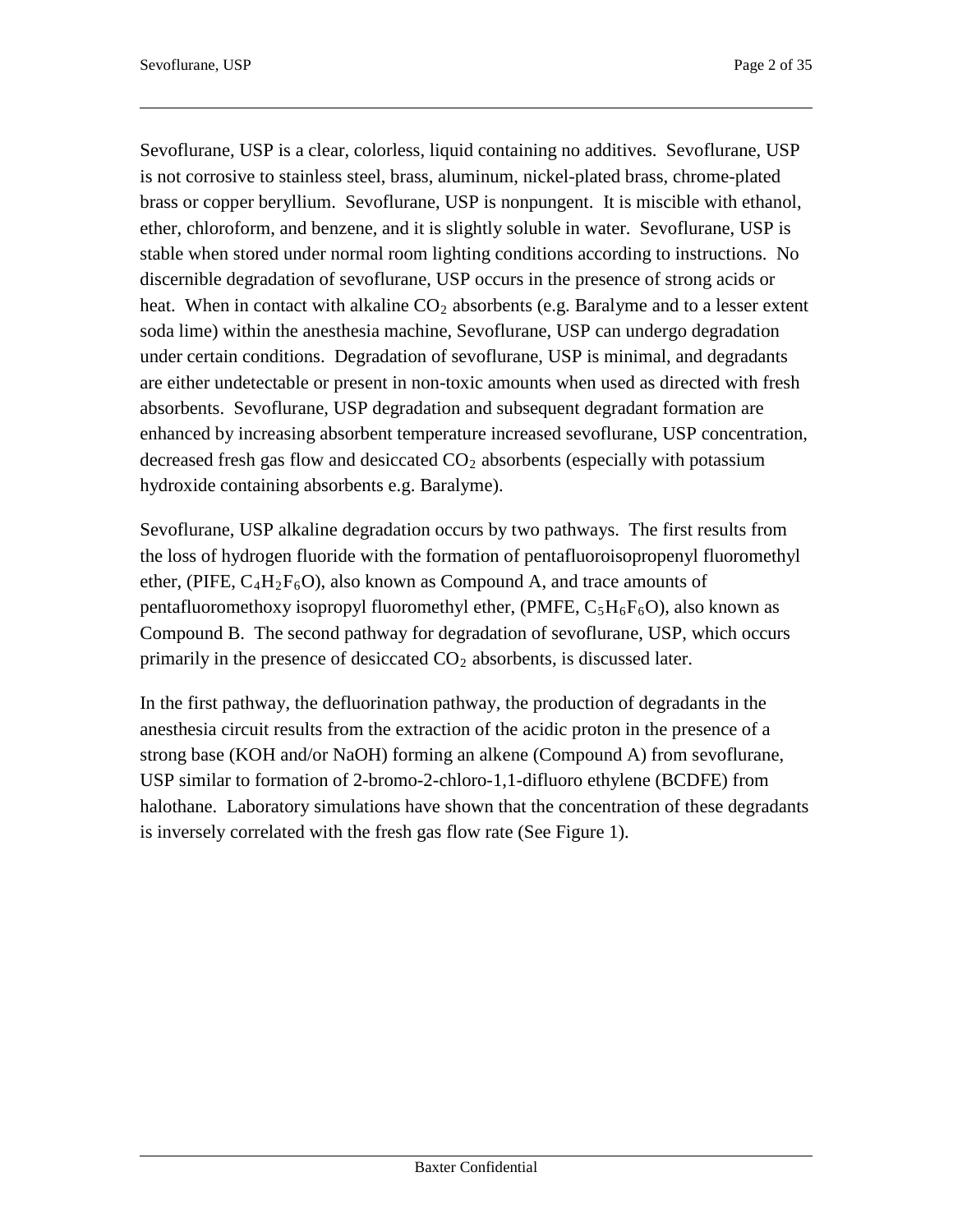

Since the reaction of carbon dioxide with absorbents is exothermic, the temperature increase will be determined by quantities of  $CO<sub>2</sub>$  absorbed, which in turn will depend on fresh gas flow in the anesthesia circle system, metabolic status of the patient, and ventilation. The relationship of temperature produced by varying levels of  $CO<sub>2</sub>$  and Compound A production is illustrated in the following *in vitro* simulation where  $CO<sub>2</sub>$ was added to a circle absorber system.



Compound A concentration in a circle absorber system increases as a function of increasing  $CO<sub>2</sub>$  absorbent temperature and composition (Baralyme producing higher levels than soda lime), increased body temperature, and increased minute ventilation, and decreasing fresh gas flow rates. It has been reported that the concentration of Compound

### Figure 1: Fresh Gas Flow Rate versus Compound A Levels in a Circle Absorber System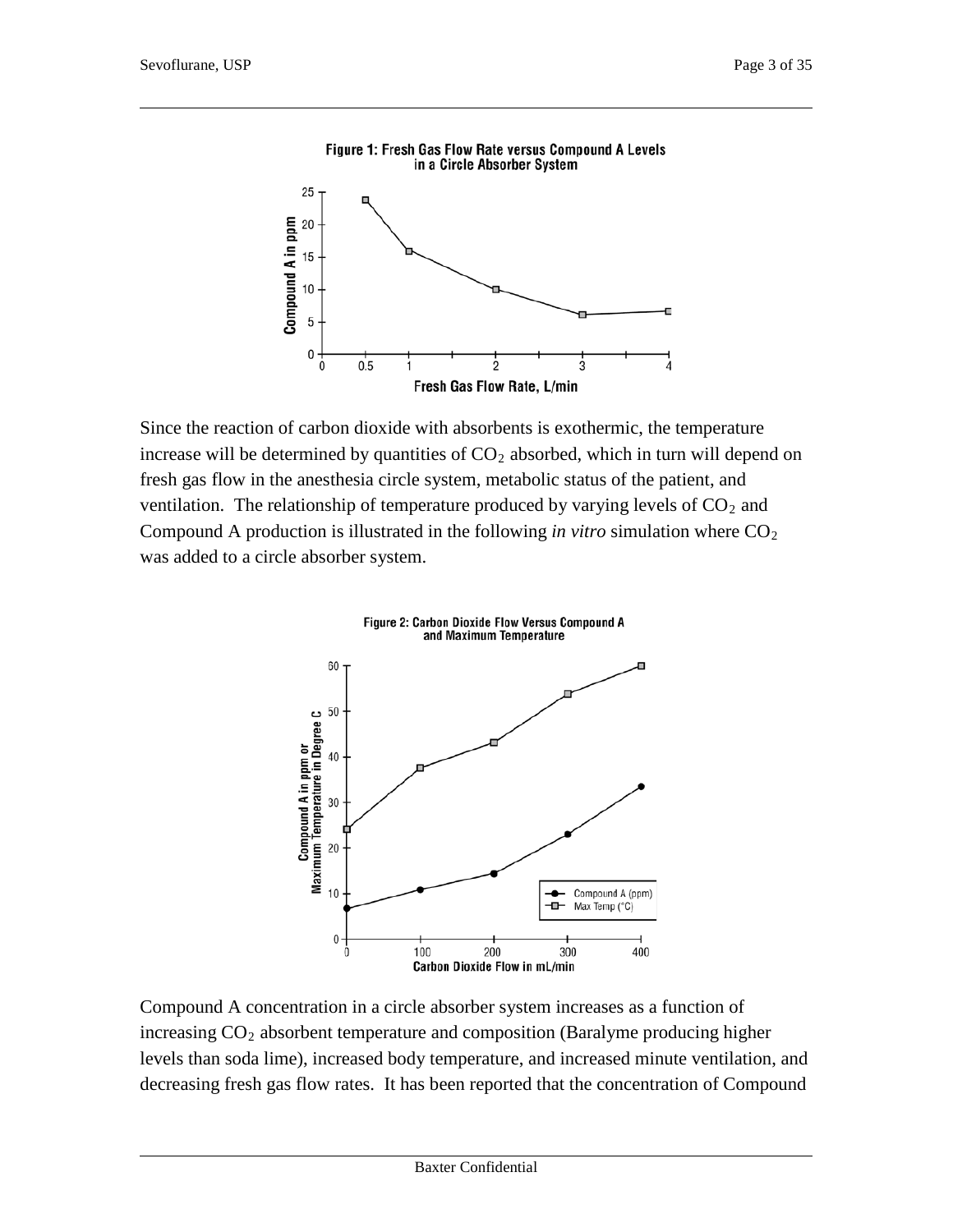A increases significantly with prolonged dehydration of Baralyme. Compound A exposure in patients also has been shown to rise with increased sevoflurane, USP concentrations and duration of anesthesia. In a clinical study in which sevoflurane, USP was administered to patients under low flow conditions for  $\geq 2$  hours at flow rates of 1 Liter/minute, Compound A levels were measured in an effort to determine the relationship between MAC hours and Compound A levels produced. The relationship between Compound A levels and sevoflurane, USP exposure are shown in Figure 2a.





Compound A has been shown to be nephrotoxic in rats after exposures that have varied in duration from one to three hours. No histopathologic change was seen at a concentration of up to 270 ppm for one hour. Sporadic single cell necrosis of proximal tubule cells has been reported at a concentration of 114 ppm after a 3-hour exposure to Compound A in rats. The  $LC_{50}$  reported at 1 hour is 1050-1090 ppm (male-female) and, at 3 hours, 350-490 ppm (male-female).

An experiment was performed comparing sevoflurane, USP plus 75 or 100 ppm Compound A with an active control to evaluate the potential nephrotoxicity of Compound A in non-human primates. A single 8-hour exposure of Sevoflurane, USP in the presence of Compound A produced single-cell renal tubular degeneration and singlecell necrosis in cynomolgus monkeys. These changes are consistent with the increased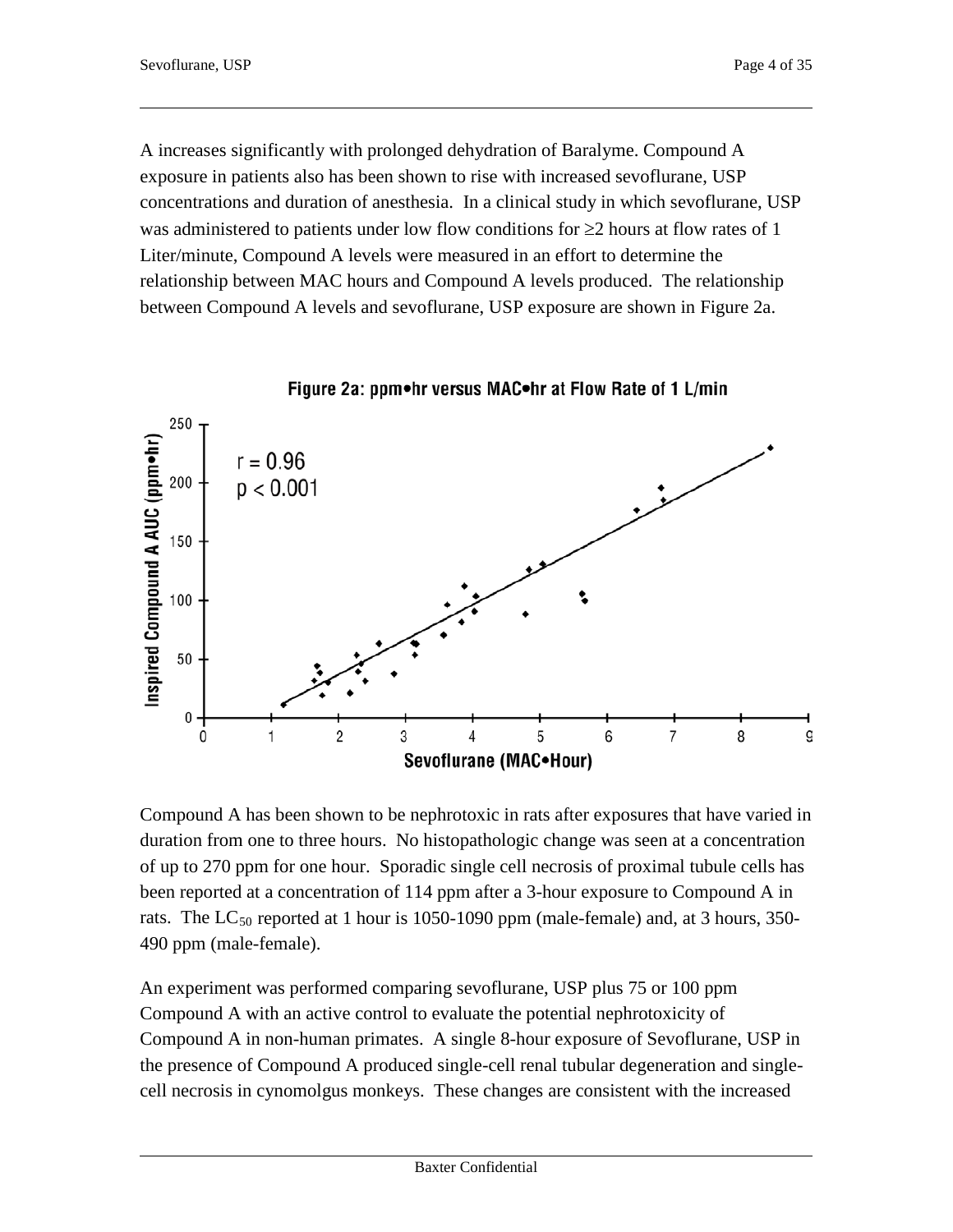urinary protein, glucose level and enzymic activity noted on days one and three on the clinical pathology evaluation. This nephrotoxicity produced by Compound A is dose and duration of exposure dependent.

At a fresh gas flow rate of 1 L/min, mean maximum concentrations of Compound A in the anesthesia circuit in clinical settings are approximately 20 ppm (0.002%) with soda lime and 30 ppm (0.003%) with Baralyme in adult patients; mean maximum concentrations in pediatric patients with soda lime are about half those found in adults. The highest concentration observed in a single patient with Baralyme was 61 ppm (0.0061%) and 32 ppm (0.0032%) with soda lime. The levels of Compound A at which toxicity occurs in humans is not known.

The second pathway for degradation of sevoflurane, USP occurs primarily in the presence of desiccated  $CO<sub>2</sub>$  absorbents and leads to the dissociation of sevoflurane, USP into hexafluoroisopropanol (HFIP) and formaldehyde. HFIP is inactive, non-genotoxic, rapidly glucuronidated and cleared by the liver. Formaldehyde is present during normal metabolic processes. Upon exposure to a highly desiccated absorbent, formaldehyde can further degrade into methanol and formate. Formate can contribute to the formation of carbon monoxide in the presence of high temperature that can be associated with desiccated Baralyme. Methanol can react with Compound A to form the methoxy addition product Compound B. Compound B can undergo further HF elimination to form Compounds C, D, and E.

Sevoflurane, USP degradants were observed in the respiratory circuit of an experimental anesthesia machine using desiccated  $CO<sub>2</sub>$  absorbents and maximum sevoflurane, USP concentrations  $(8\%)$  for extended periods of time  $(>2$  hours). Concentrations of formaldehyde observed with desiccated soda lime in this experimental anesthesia respiratory circuit were consistent with levels that could potentially result in respiratory irritation. Although KOH containing  $CO<sub>2</sub>$  absorbents are no longer commercially available, in the laboratory experiments, exposure of sevoflurane, USP to the desiccated KOH containing  $CO<sub>2</sub>$  absorbent, Baralyme, resulted in the detection of substantially greater degradant levels.

# **CLINICAL PHARMACOLOGY**

Sevoflurane, USP is an inhalational anesthetic agent for use in induction and maintenance of general anesthesia. Minimum alveolar concentration (MAC) of sevoflurane, USP in oxygen for a 40-year-old adult is 2.1%. The MAC of sevoflurane, USP decreases with age (see **DOSAGE AND ADMINISTRATION** for details).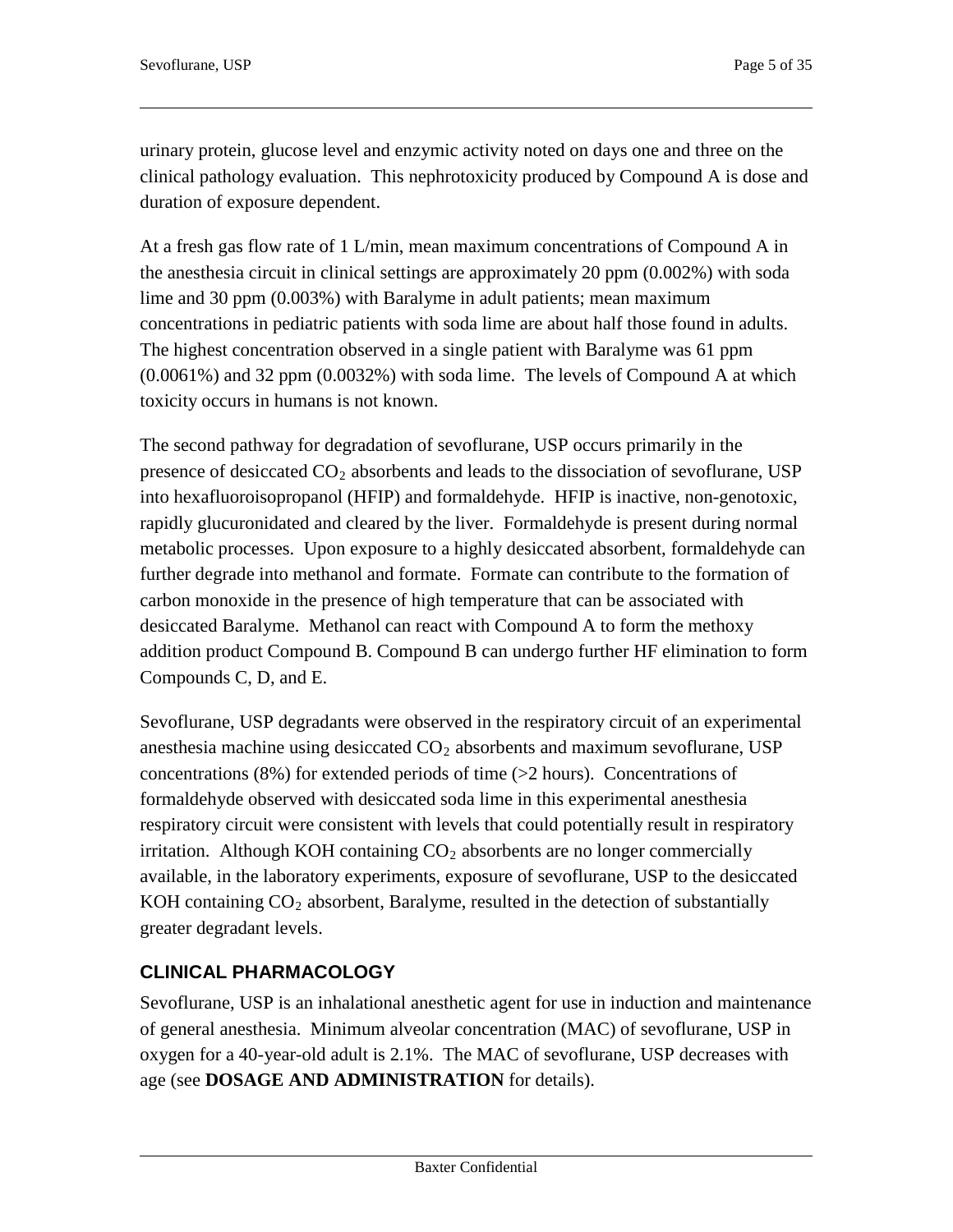# **Pharmacokinetics**

### Uptake and Distribution

### *Solubility*

Because of the low solubility of sevoflurane, USP in blood (blood/gas partition coefficient @  $37^{\circ}C = 0.63-0.69$ , a minimal amount of sevoflurane, USP is required to be dissolved in the blood before the alveolar partial pressure is in equilibrium with the arterial partial pressure. Therefore there is a rapid rate of increase in the alveolar (endtidal) concentration  $(F_A)$  toward the inspired concentration  $(F_I)$  during induction.

# *Induction of Anesthesia*

In a study in which seven healthy male volunteers were administered 70% N<sub>2</sub>O/30% O<sub>2</sub> for 30 minutes followed by 1.0% sevoflurane, USP and 0.6% isoflurane for another 30 minutes the  $F_A/F_I$  ratio was greater for sevoflurane, USP than isoflurane at all time points. The time for the concentration in the alveoli to reach 50% of the inspired concentration was 4-8 minutes for isoflurane and approximately 1 minute for sevoflurane, USP.

 $F_A/F_I$  data from this study were compared with  $F_A/F_I$  data of other halogenated anesthetic agents from another study. When all data were normalized to isoflurane, the uptake and distribution of sevoflurane, USP was shown to be faster than isoflurane and halothane, but slower than desflurane. The results are depicted in Figure 3.

### *Recovery from Anesthesia*

The low solubility of sevoflurane, USP facilitates rapid elimination via the lungs. The rate of elimination is quantified as the rate of change of the alveolar (end-tidal) concentration following termination of anesthesia  $(F_A)$ , relative to the last alveolar concentration  $(F_{a0})$  measured immediately before discontinuance of the anesthetic. In the healthy volunteer study described above, rate of elimination of sevoflurane, USP was similar compared with desflurane, but faster compared with either halothane or isoflurane. These results are depicted in Figure 4.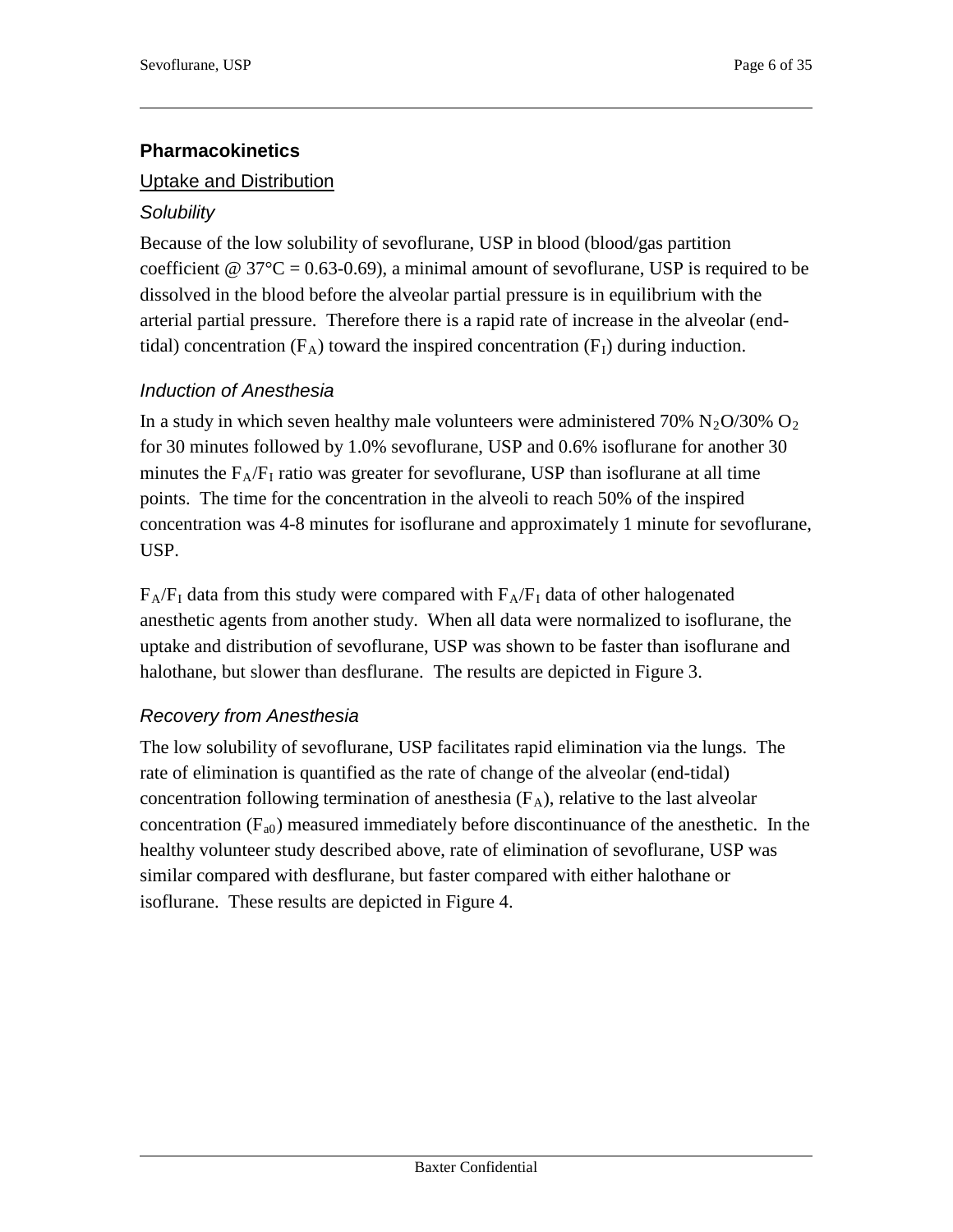

Figure 4: Concentration of Anesthetic in Alveolar Gas<br>Following Termination of Anesthesia



Yasuda N, Lockhart S, Eger EI II, et al: Comparison of kinetics of sevoflurane, and isoflurane in humans. Anesth Analg 72:316, 1991.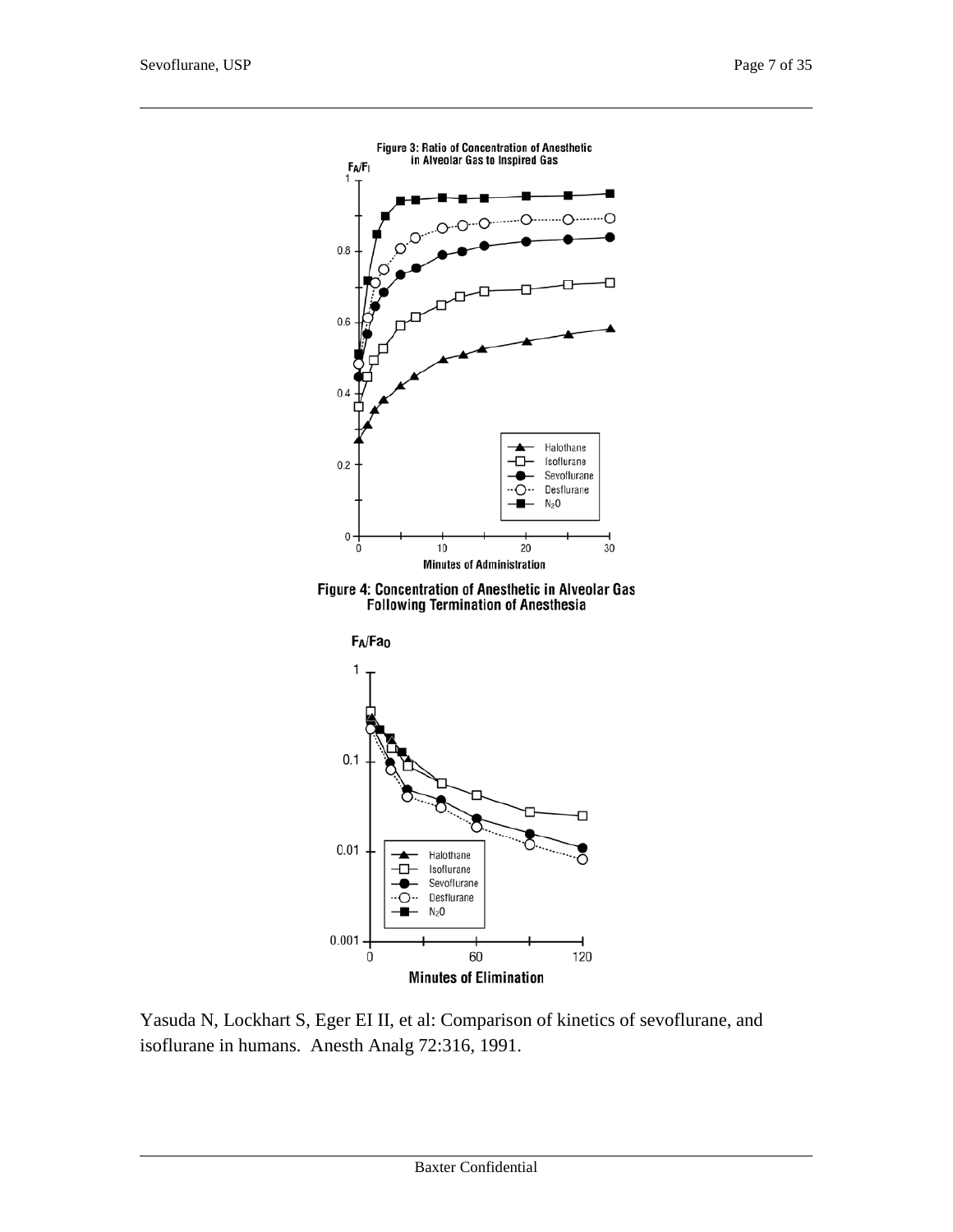# *Protein Binding*

The effects of sevoflurane, USP on the displacement of drugs from serum and tissue proteins have not been investigated. Other fluorinated volatile anesthetics have been shown to displace drugs from serum and tissue proteins *in vitro*. The clinical significance of this is unknown. Clinical studies have shown no untoward effects when sevoflurane, USP is administered to patients taking drugs that are highly bound and have a small volume of distribution (e.g., phenytoin).

### Metabolism

Sevoflurane, USP is metabolized by cytochrome P450 2E1, to hexafluoroisopropanol (HFIP) with release of inorganic fluoride and  $CO<sub>2</sub>$ . Once formed HFIP is rapidly conjugated with glucuronic acid and eliminated as a urinary metabolite. No other metabolic pathways for sevoflurane, USP have been identified. *In vivo* metabolism studies suggest that approximately 5% of the sevoflurane, USP dose may be metabolized.

Cytochrome P450 2E1 is the principal isoform identified for sevoflurane, USP metabolism and this may be induced by chronic exposure to isoniazid and ethanol. This is similar to the metabolism of isoflurane and enflurane and is distinct from that of methoxyflurane which is metabolized via a variety of cytochrome P450 isoforms. The metabolism of sevoflurane, USP is not inducible by barbiturates. As shown in Figure 5, inorganic fluoride concentrations peak within 2 hours of the end of sevoflurane, USP anesthesia and return to baseline concentrations within 48 hours post-anesthesia in the majority of cases (67%). The rapid and extensive pulmonary elimination of sevoflurane, USP minimizes the amount of anesthetic available for metabolism.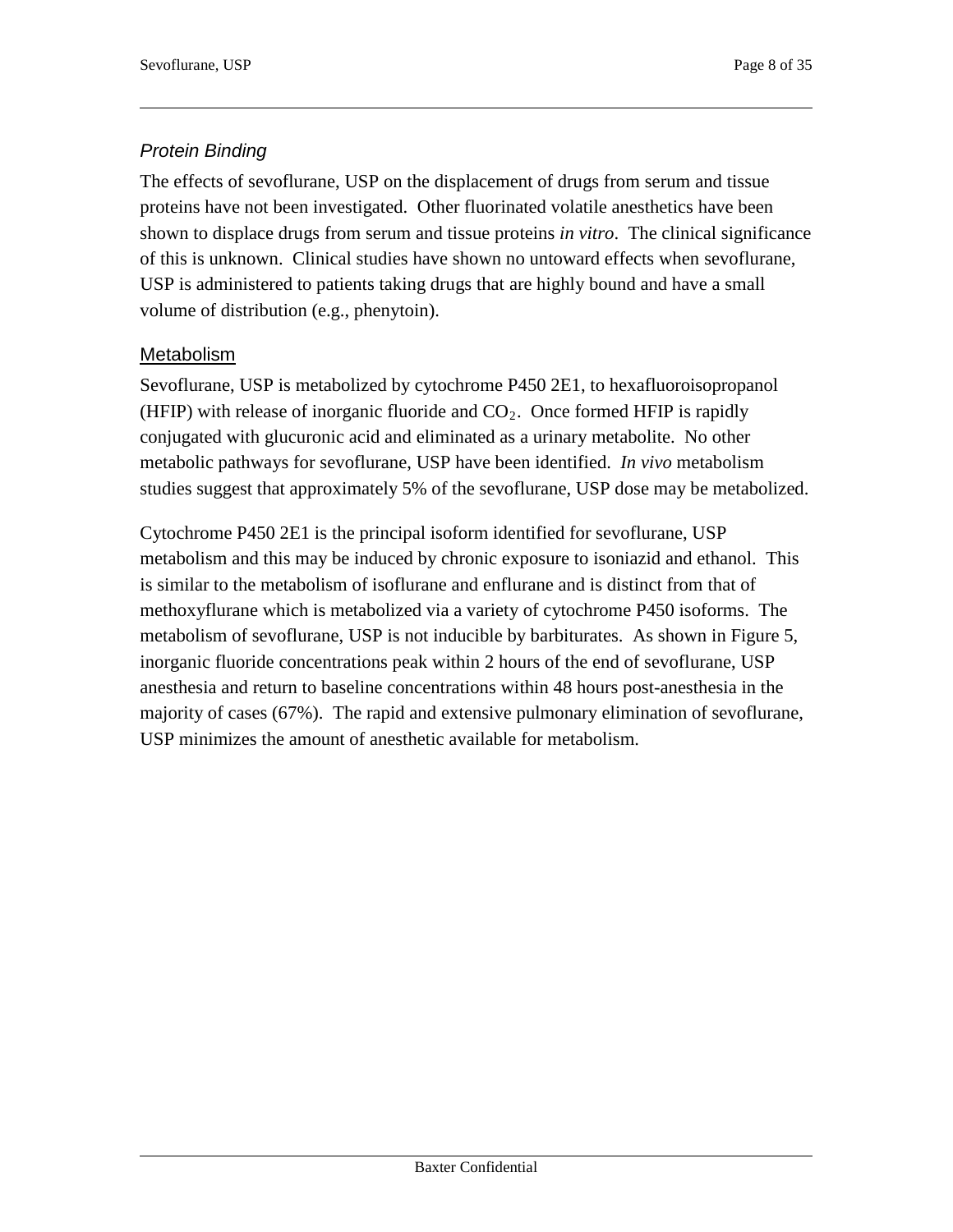

#### Figure 5: Serum Inorganic Fluoride Concentration for Sevoflurane and Other Volatile Anesthetics

Cousins M.J., Greenstein L.R., Hitt B.A., et al: Metabolism and renal effects of enflurane in man. Anesthesiology  $44:44$ ; 1976\* and Sevo-93-044<sup>+</sup>.

Legend:

 $Pre-Anesth = Pre-anesthesia$ 

### **Elimination**

Up to 3.5% of the sevoflurane, USP dose appears in the urine as inorganic fluoride. Studies on fluoride indicate that up to 50% of fluoride clearance is nonrenal (via fluoride being taken up into bone).

### **Pharmacokinetics of Fluoride Ion**

Fluoride ion concentrations are influenced by the duration of anesthesia, the concentration of sevoflurane, USP administered, and the composition of the anesthetic gas mixture. In studies where anesthesia was maintained purely with sevoflurane, USP for periods ranging from 1 to 6 hours, peak fluoride concentrations ranged between 12 µM and 90 µM. As shown in Figure 6, peak concentrations occur within 2 hours of the end of anesthesia and are less than  $25 \mu M$  (475 ng/mL) for the majority of the population after 10 hours. The half-life is in the range of 15-23 hours.

It has been reported that following administration of methoxyflurane, serum inorganic fluoride concentrations  $>50 \mu M$  were correlated with the development of vasopressinresistant, polyuric, renal failure. In clinical trials with sevoflurane, USP, there were no reports of toxicity associated with elevated fluoride ion levels.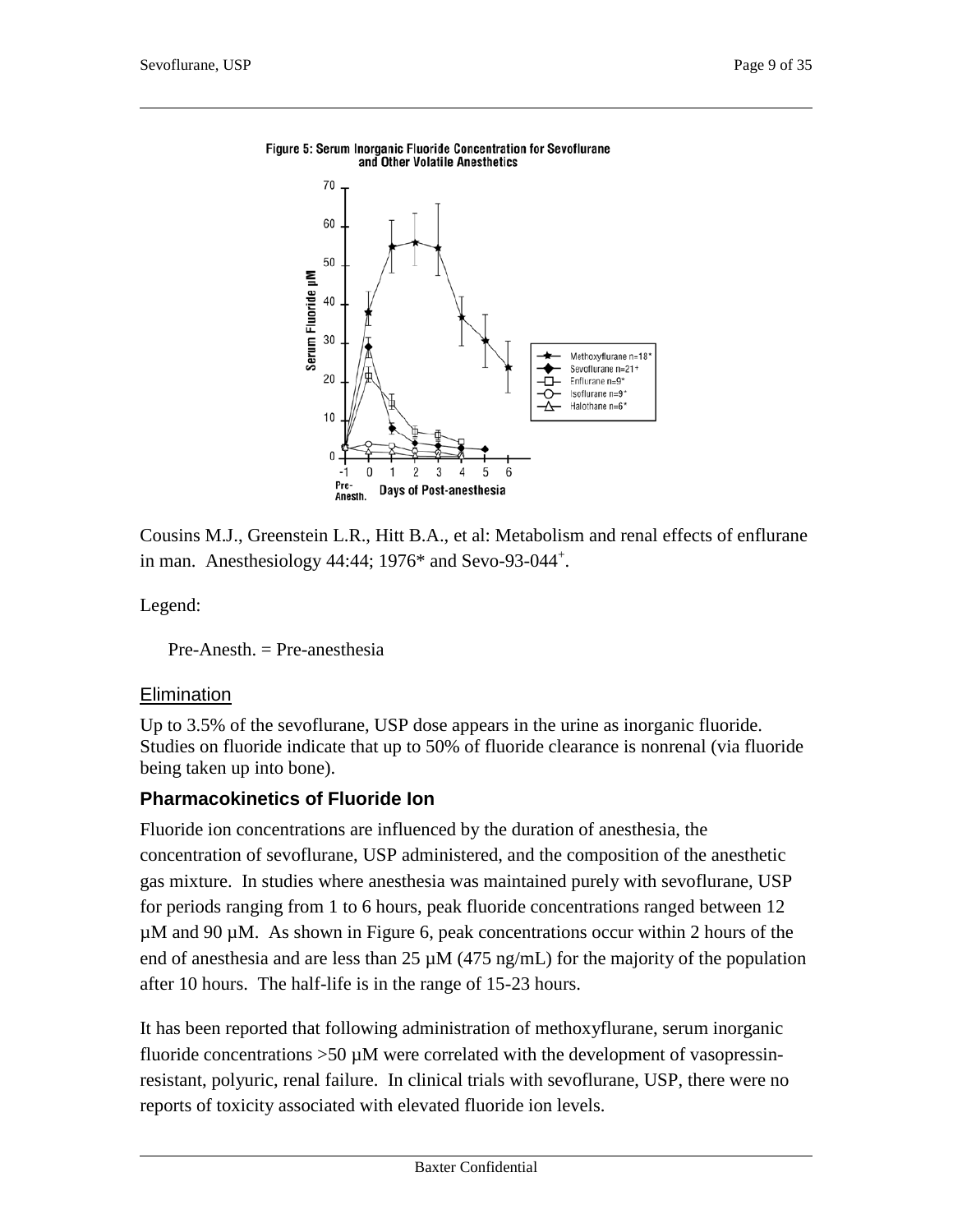

#### Figure 6: Fluoride Ion Concentrations Following Administration of Sevoflurane, USP (mean MAC = 1.27, mean duration =  $2.06$  hr)

#### Fluoride Concentrations After Repeat Exposure and in Special Populations

Fluoride concentrations have been measured after single, extended, and repeat exposure to sevoflurane, USP in normal surgical and special patient populations, and pharmacokinetic parameters were determined.

Compared with healthy individuals, the fluoride ion half-life was prolonged in patients with renal impairment, but not in the elderly. A study in 8 patients with hepatic impairment suggests a slight prolongation of the half-life. The mean half-life in patients with renal impairment averaged approximately 33 hours (range 21-61 hours) as compared to a mean of approximately 21 hours (range 10-48 hours) in normal healthy individuals. The mean half-life in the elderly (greater than 65 years) approximated 24 hours (range 18-72 hours). The mean half-life in individuals with hepatic impairment was 23 hours (range 16-47 hours). Mean maximal fluoride values  $(C_{max})$  determined in individual studies of special populations are displayed below.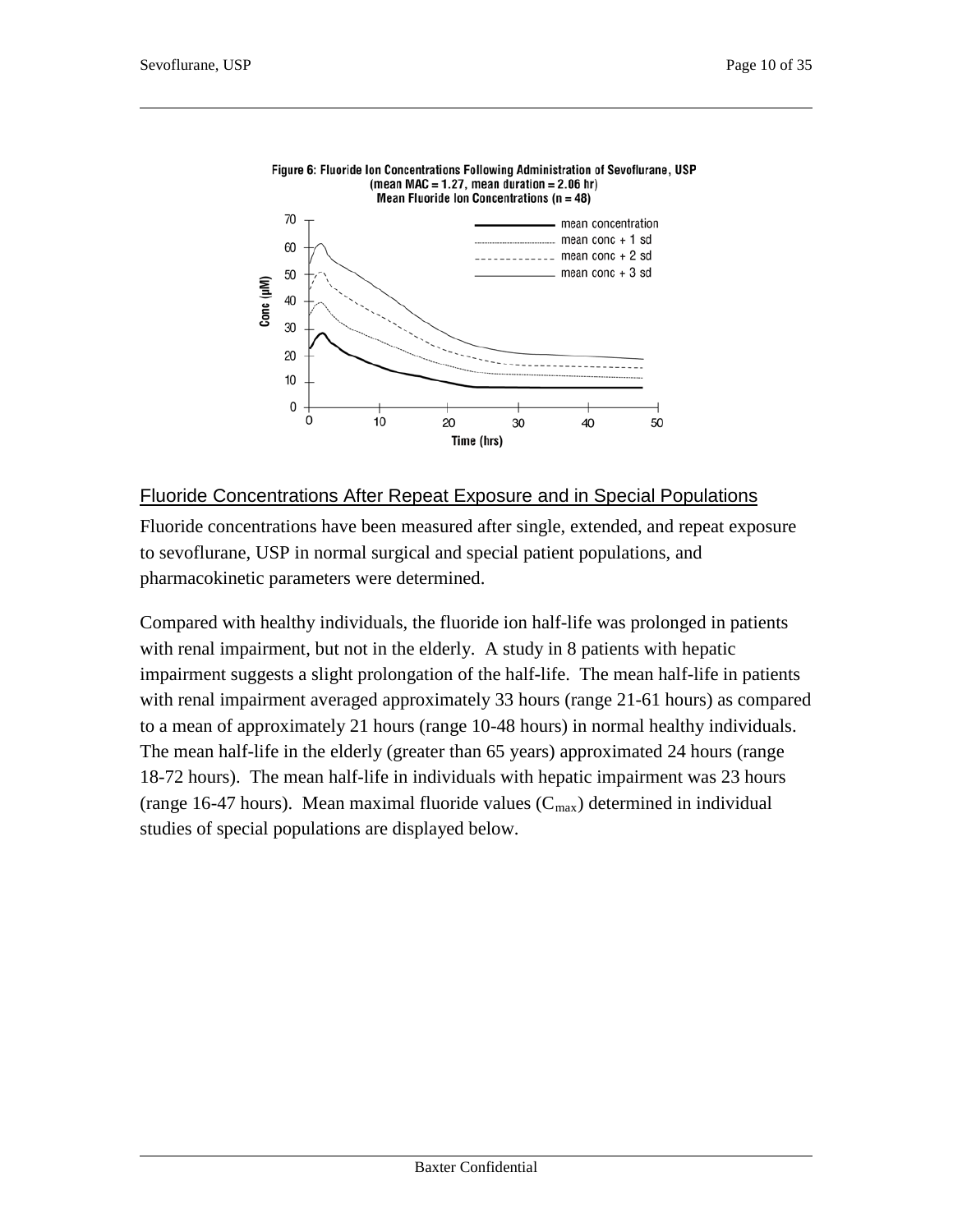|                      | $\mathbf n$ | Age $(yr)$ | Duration (hr) | <b>Dose</b><br>(MAC <sup>•</sup> hr) | $C_{\text{max}}$ ( $\mu$ M) |
|----------------------|-------------|------------|---------------|--------------------------------------|-----------------------------|
| PEDIATRIC PATIENTS   |             |            |               |                                      |                             |
| Anesthetic           |             |            |               |                                      |                             |
| Sevoflurane- $O_2$   | 76          | $0 - 11$   | 0.8           | 1.1                                  | 12.6                        |
| Sevoflurane- $O2$    | 40          | $1 - 11$   | 2.2           | 3.0                                  | 16.0                        |
| Sevoflurane/ $N_2O$  | 25          | $5 - 13$   | 1.9           | 2.4                                  | 21.3                        |
| Sevoflurane/ $N_2$ O | 42          | $0 - 18$   | 2.4           | 2.2                                  | 18.4                        |
| Sevoflurane/ $N_2$ O | 40          | $1 - 11$   | 2.0           | 2.6                                  | 15.5                        |
| <b>ELDERLY</b>       | 33          | $65 - 93$  | 2.6           | 1.4                                  | 25.6                        |
| <b>RENAL</b>         | 21          | $29 - 83$  | 2.5           | 1.0                                  | 26.1                        |
| <b>HEPATIC</b>       | 8           | $42 - 79$  | 3.6           | 2.2                                  | 30.6                        |
| <b>OBESE</b>         | 35          | $24 - 73$  | 3.0           | 1.7                                  | 38.0                        |

#### **Table 1: Fluoride Ion Estimates in Special Populations Following Administration of Sevoflurane, USP**

n = number of patients studied.

#### **Pharmacodynamics**

Changes in the depth of sevoflurane, USP anesthesia rapidly follow changes in the inspired concentration.

In the sevoflurane, USP clinical program, the following recovery variables were evaluated:

### **1. Time to events measured from the end of study drug:**

- Time to removal of the endotracheal tube (extubation time)
- Time required for the patient to open his/her eyes on verbal command (emergence) time)
- Time to respond to simple command (e.g., squeeze my hand) or demonstrates purposeful movement (response to command time, orientation time)
- **2. Recovery of cognitive function and motor coordination was evaluated based on:**
	- psychomotor performance tests (Digit Symbol Substitution Test [DSST], Treiger Dot Test)
	- the results of subjective (Visual Analog Scale [VAS]) and objective (objective pain-discomfort scale [OPDS]) measurements
	- time to administration of the first post-anesthesia analgesic medication
	- assessments of post-anesthesia patient status
- **3. Other recovery times were:**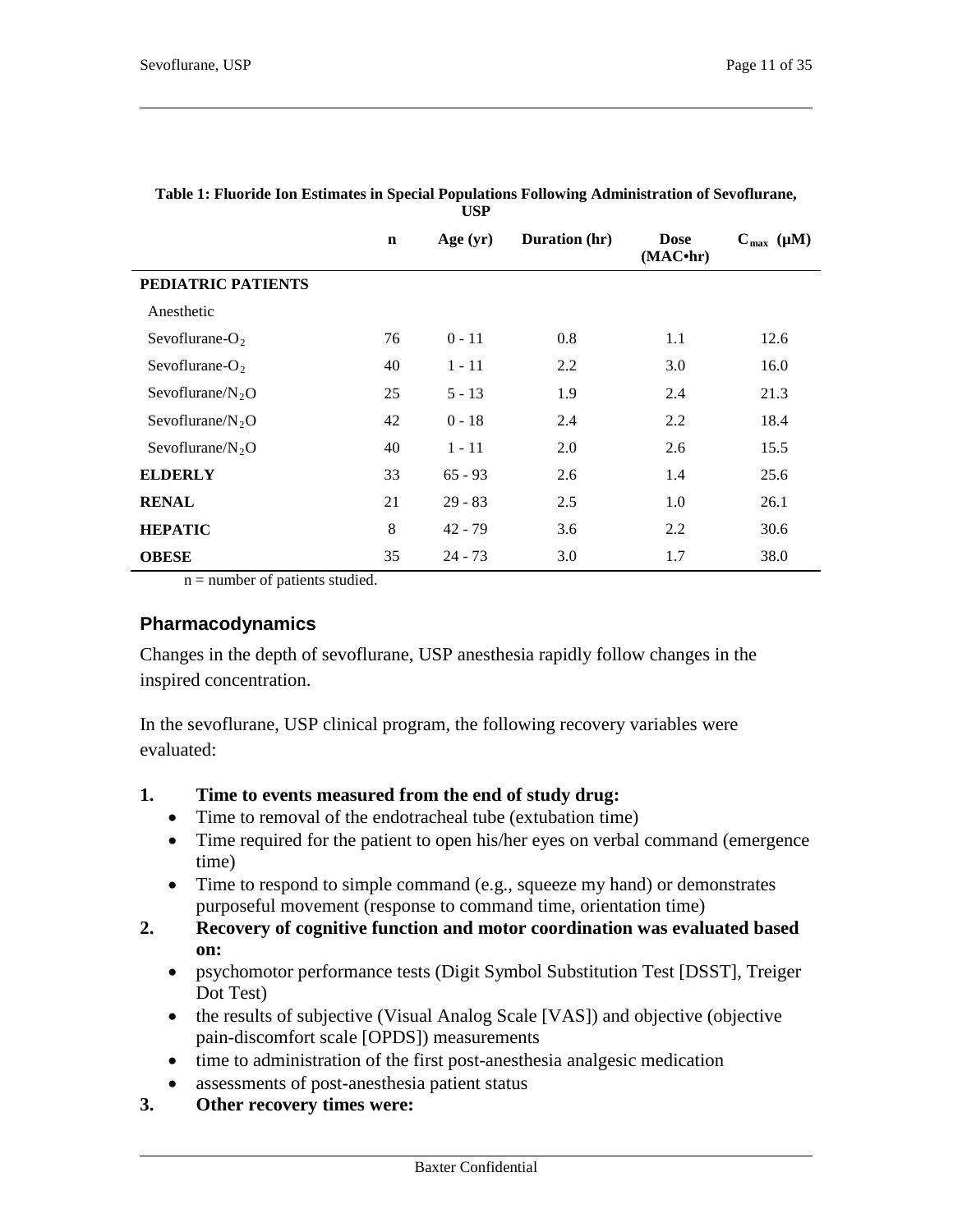- time to achieve an Aldrete Score of  $\geq 8$
- time required for the patient to be eligible for discharge from the recovery area, per standard criteria at site
- time when the patient was eligible for discharge from the hospital
- time when the patient was able to sit up or stand without dizziness

Some of these variables are summarized as follows:

| Table 2: Induction and Recovery Variables for Evaluable Pediatric Patients in Two Comparative |
|-----------------------------------------------------------------------------------------------|
| <b>Studies: Sevoflurane versus Halothane</b>                                                  |

| Time to End-Point (min)            | Sevoflurane Mean $\pm$ SEM | Halothane Mean $\pm$ SEM |
|------------------------------------|----------------------------|--------------------------|
| Induction                          | $2.0 \pm 0.2$ (n=294)      | $2.7 \pm 0.2$ (n=252)    |
| Emergence                          | $11.3 \pm 0.7$ (n=293)     | $15.8 \pm 0.8$ (n=252)   |
| Response to command                | $13.7 \pm 1.0$ (n=271)     | $19.3 \pm 1.1$ (n=230)   |
| First analgesia                    | $52.2 \pm 8.5$ (n=216)     | $67.6 \pm 10.6$ (n=150)  |
| Eligible for recovery<br>discharge | $76.5 \pm 2.0$ (n=292)     | $81.1 \pm 1.9$ (n=246)   |

 $n =$  number of patients with recording of events.

#### **Table 3: Recovery Variables for Evaluable Adult Patients in Two Comparative Studies: Sevoflurane versus Isoflurane**

| Time to Parameter: (min)        | Sevoflurane Mean $\pm$ SEM | <b>Isoflurane Mean <math>\pm</math> SEM</b> |
|---------------------------------|----------------------------|---------------------------------------------|
| Emergence                       | $7.7 \pm 0.3$ (n=395)      | $9.1 \pm 0.3$ (n=348)                       |
| Response to command             | $8.1 \pm 0.3$ (n=395)      | $9.7 \pm 0.3$ (n=345)                       |
| First analgesia                 | $42.7 \pm 3.0$ (n=269)     | $52.9 \pm 4.2$ (n=228)                      |
| Eligible for recovery discharge | $87.6 \pm 5.3$ (n=244)     | $79.1 \pm 5.2$ (n=252)                      |

 $n =$  number of patients with recording of recovery events.

#### **Table 4: Meta-Analyses for Induction and Emergence Variables for Evaluable Adult Patients in Comparative Studies: Sevoflurane versus Propofol**

| <b>Parameter</b>                                     | <b>No. of Studies</b> | <b>Sevoflurane</b><br>$Mean \pm SEM$ | <b>Propofol</b><br>$Mean \pm SEM$   |
|------------------------------------------------------|-----------------------|--------------------------------------|-------------------------------------|
| Mean maintenance anesthesia<br>exposure              | 3                     | 1.0 MAC $\text{•hr} \pm 0.8$ (n=259) | 7.2 mg/kg/hr $\pm 2.6$<br>$(n=258)$ |
| Time to induction: (min)                             |                       | $3.1 \pm 0.18$ * (n=93)              | $2.2 \pm 0.18**$ (n=93)             |
| Time to emergence: (min)                             | 3                     | $8.6 \pm 0.57$ (n=255)               | $11.0 \pm 0.57$ (n=260)             |
| Time to respond to command:<br>(min)                 | 3                     | $9.9 \pm 0.60$ (n=257)               | $12.1 \pm 0.60$ (n=260)             |
| Time to first analgesia: (min)                       | 3                     | $43.8 \pm 3.79$ (n=177)              | $57.9 \pm 3.68$ (n=179)             |
| Time to eligibility for recovery<br>discharge: (min) | 3                     | $116.0 \pm 4.15$ (n=257)             | $115.6 \pm 3.98$<br>$(n=261)$       |

\*Propofol induction of one sevoflurane group = mean of  $178.8 \text{ mg} \pm 72.5 \text{ SD (n=165)}$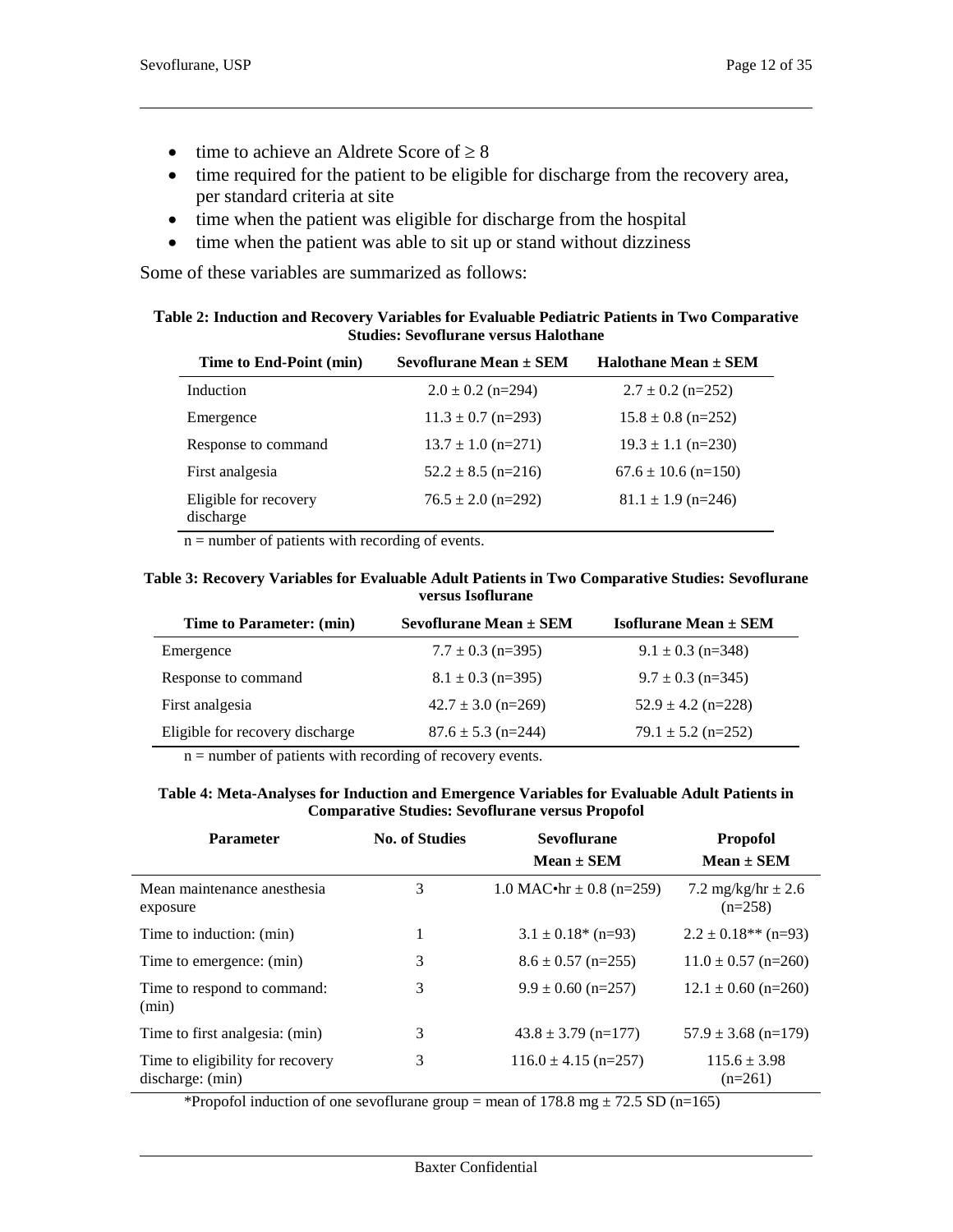\*\*Propofol induction of all propofol groups = mean of 170.2 mg  $\pm$  60.6 SD (n=245)  $n =$  number of patients with recording of events.

### **Cardiovascular Effects**

Sevoflurane, USP was studied in 14 healthy volunteers (18-35 years old) comparing sevoflurane-O<sub>2</sub> (Sevo/O<sub>2</sub>) to sevoflurane-N<sub>2</sub>O/O<sub>2</sub> (Sevo/N<sub>2</sub>O/O<sub>2</sub>) during 7 hours of anesthesia. During controlled ventilation, hemodynamic parameters measured are shown in Figures 7-10:





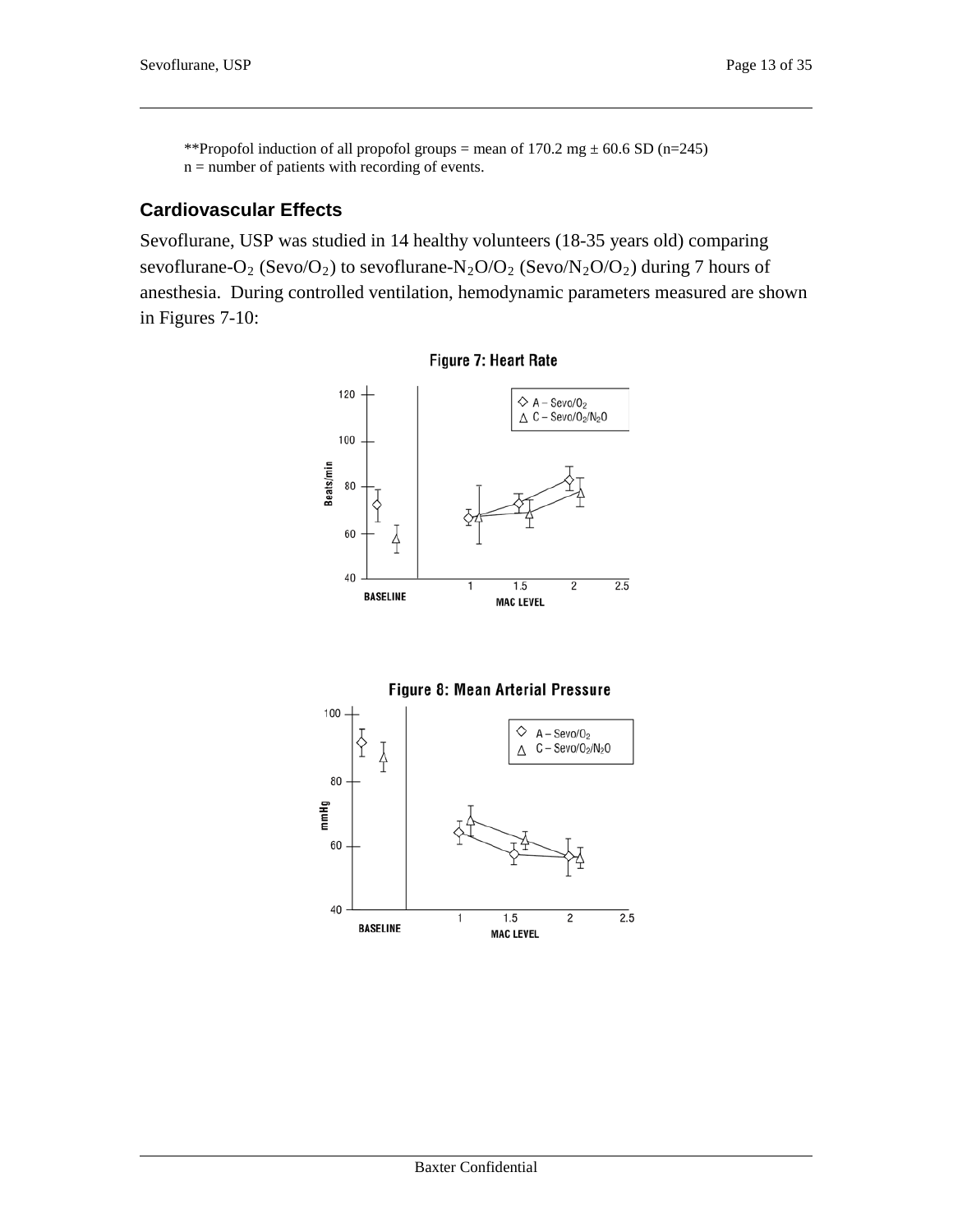

Figure 9: Systemic Vascular Resistance



Sevoflurane, USP is a dose-related cardiac depressant. Sevoflurane, USP does not produce increases in heart rate at doses less than 2 MAC.

A study investigating the epinephrine induced arrhythmogenic effect of sevoflurane, USP versus isoflurane in adult patients undergoing transsphenoidal hypophysectomy demonstrated that the threshold dose of epinephrine (i.e., the dose at which the first sign of arrhythmia was observed) producing multiple ventricular arrhythmias was 5 mcg/kg with both sevoflurane, USP and isoflurane. Consequently, the interaction of sevoflurane, USP with epinephrine appears to be equal to that seen with isoflurane.

### **Clinical Trials**

Sevoflurane, USP was administered to a total of 3185 patients. The types of patients are summarized as follows: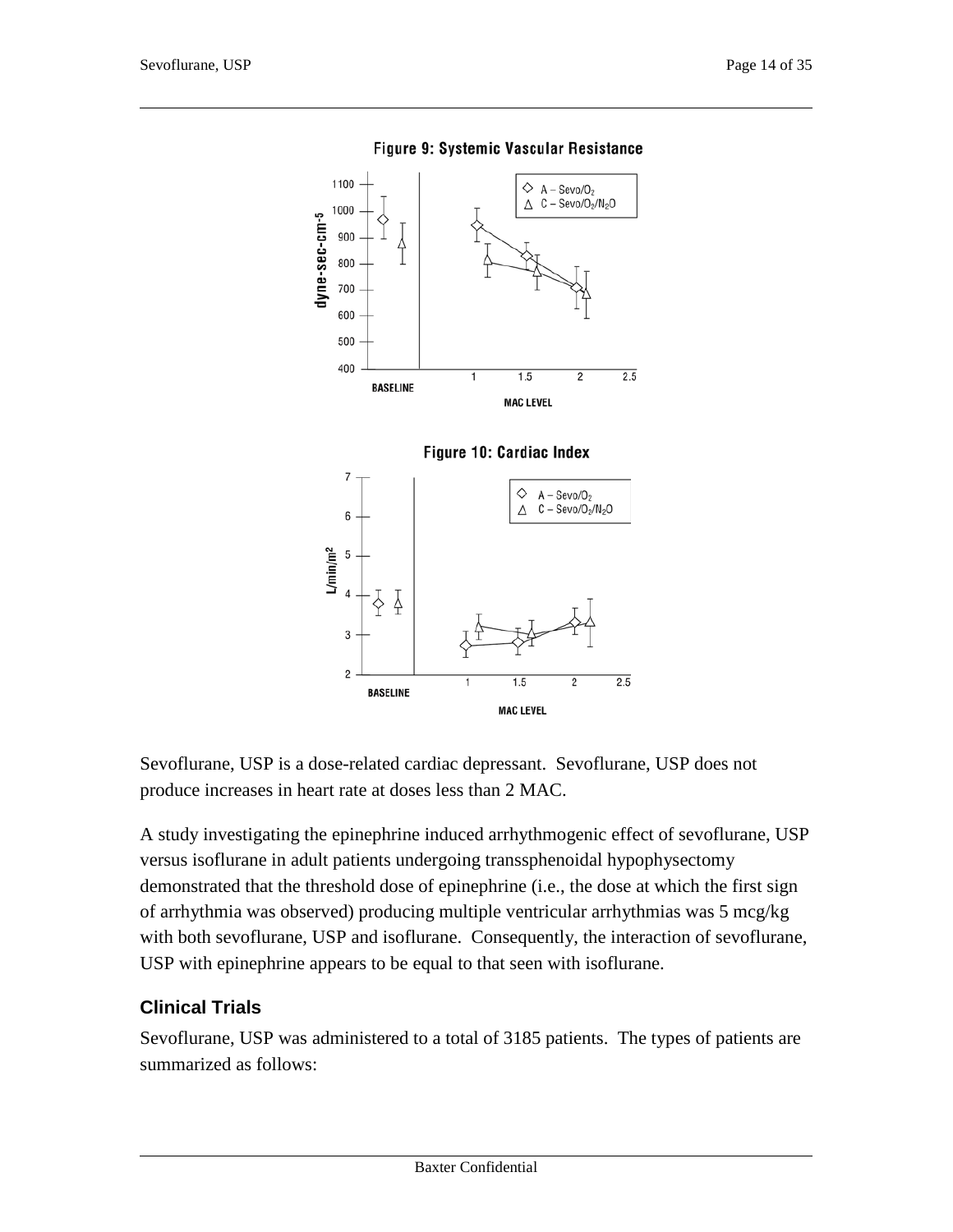| Table 5: Patients Receiving Sevoflurane, USP in Clinical Trials |                       |
|-----------------------------------------------------------------|-----------------------|
| <b>Type of Patients</b>                                         | <b>Number Studied</b> |
| <b>ADULT</b>                                                    | 2223                  |
| Cesarean Delivery                                               | 29                    |
| Cardiovascular and patients at risk of myocardial ischemia      | 246                   |
| Neurosurgical                                                   | 22                    |
| Hepatic impairment                                              | 8                     |
| Renal impairment                                                | 35                    |
| <b>PEDIATRIC</b>                                                | 962                   |

Clinical experience with these patients is described below.

### Adult Anesthesia

The efficacy of sevoflurane, USP in comparison to isoflurane, enflurane, and propofol was investigated in 3 outpatient and 25 inpatient studies involving 3591 adult patients. Sevoflurane, USP was found to be comparable to isoflurane, enflurane, and propofol for the maintenance of anesthesia in adult patients. Patients administered sevoflurane, USP showed shorter times (statistically significant) to some recovery events (extubation, response to command, and orientation) than patients who received isoflurane or propofol.

### *Mask Induction*

Sevoflurane, USP has a nonpungent odor and does not cause respiratory irritability. Sevoflurane, USP is suitable for mask induction in adults. In 196 patients, mask induction was smooth and rapid, with complications occurring with the following frequencies: cough, 6%; breathholding, 6%; agitation, 6%; laryngospasm, 5%.

### *Ambulatory Surgery*

Sevoflurane, USP was compared to isoflurane and propofol for maintenance of anesthesia supplemented with  $N_2O$  in two studies involving 786 adult (18-84 years of age) ASA Class I, II, or III patients. Shorter times to emergence and response to commands (statistically significant) were observed with sevoflurane, USP compared to isoflurane and propofol.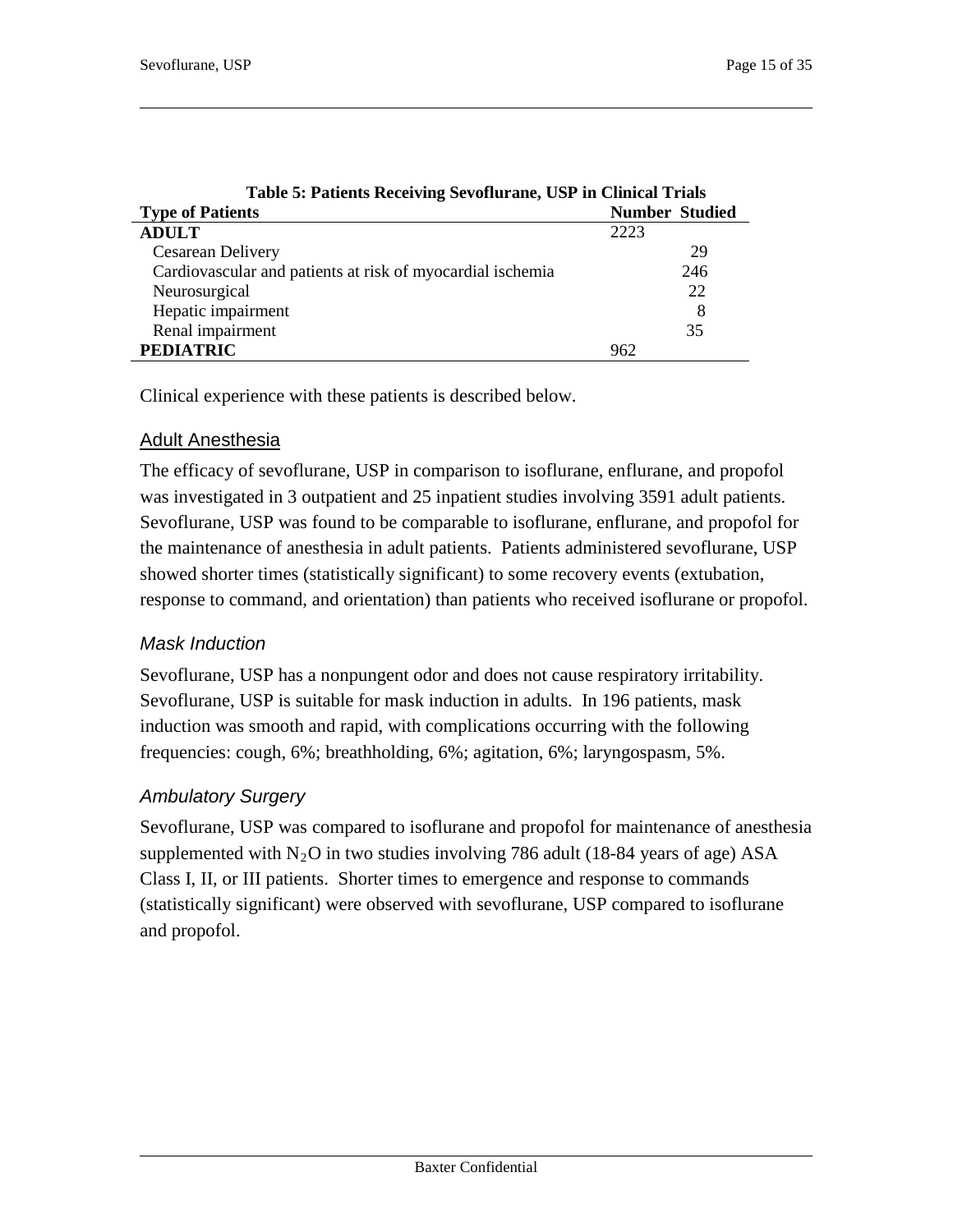|                                                                        | Sevoflurane/ $N, O$                 | Isoflurane/ $N2O$                   | Sevoflurane/ $N, O$               | Propofol/N, O                       |
|------------------------------------------------------------------------|-------------------------------------|-------------------------------------|-----------------------------------|-------------------------------------|
| Mean<br>Maintenance<br>Anesthesia<br>Exposure $\pm$ SD                 | $0.64 \pm 0.03$ MAC•hr<br>$(n=245)$ | $0.66 \pm 0.03$<br>$MAC•hr$ (n=249) | $0.8 \pm 0.5$ MAC•hr<br>$(n=166)$ | $7.3 \pm 2.3$ mg/kg/hr<br>$(n=166)$ |
| Time to<br>Emergence (min)                                             | $8.2 \pm 0.4$ (n=246)               | $9.3 \pm 0.3$ (n=251)               | $8.3 \pm 0.7$ (n=137)             | $10.4 \pm 0.7$ (n=142)              |
| Time to Respond<br>to Commands<br>(min)                                | $8.5 \pm 0.4$ (n=246)               | $9.8 \pm 0.4$ (n=248)               | $9.1 \pm 0.7$ (n=139)             | $11.5 \pm 0.7$ (n=143)              |
| Time to First<br>Analgesia (min)                                       | $45.9 \pm 4.7$ (n=160)              | $59.1 \pm 6.0$ (n=252)              | $46.1 \pm 5.4$ (n=83)             | $60.0 \pm 4.7$ (n=88)               |
| Time to<br>Eligibility for<br>Discharge from<br>Recovery Area<br>(min) | $87.6 \pm 5.3$ (n=244)              | $79.1 \pm 5.2$ (n=252)              | $103.1 \pm 3.8$<br>$(n=139)$      | $105.1 \pm 3.7$<br>$(n=143)$        |

#### **Table 6: Recovery Parameters in Two Outpatient Surgery Studies: Least Squares Mean ± SEM**

n = number of patients with recording of recovery events.

### *Inpatient Surgery*

Sevoflurane, USP was compared to isoflurane and propofol for maintenance of anesthesia supplemented with  $N_2O$  in two multicenter studies involving 741 adult ASA Class I, II or III (18-92 years of age) patients. Shorter times to emergence, command response, and first post-anesthesia analgesia (statistically significant) were observed with sevoflurane, USP compared to isoflurane and propofol.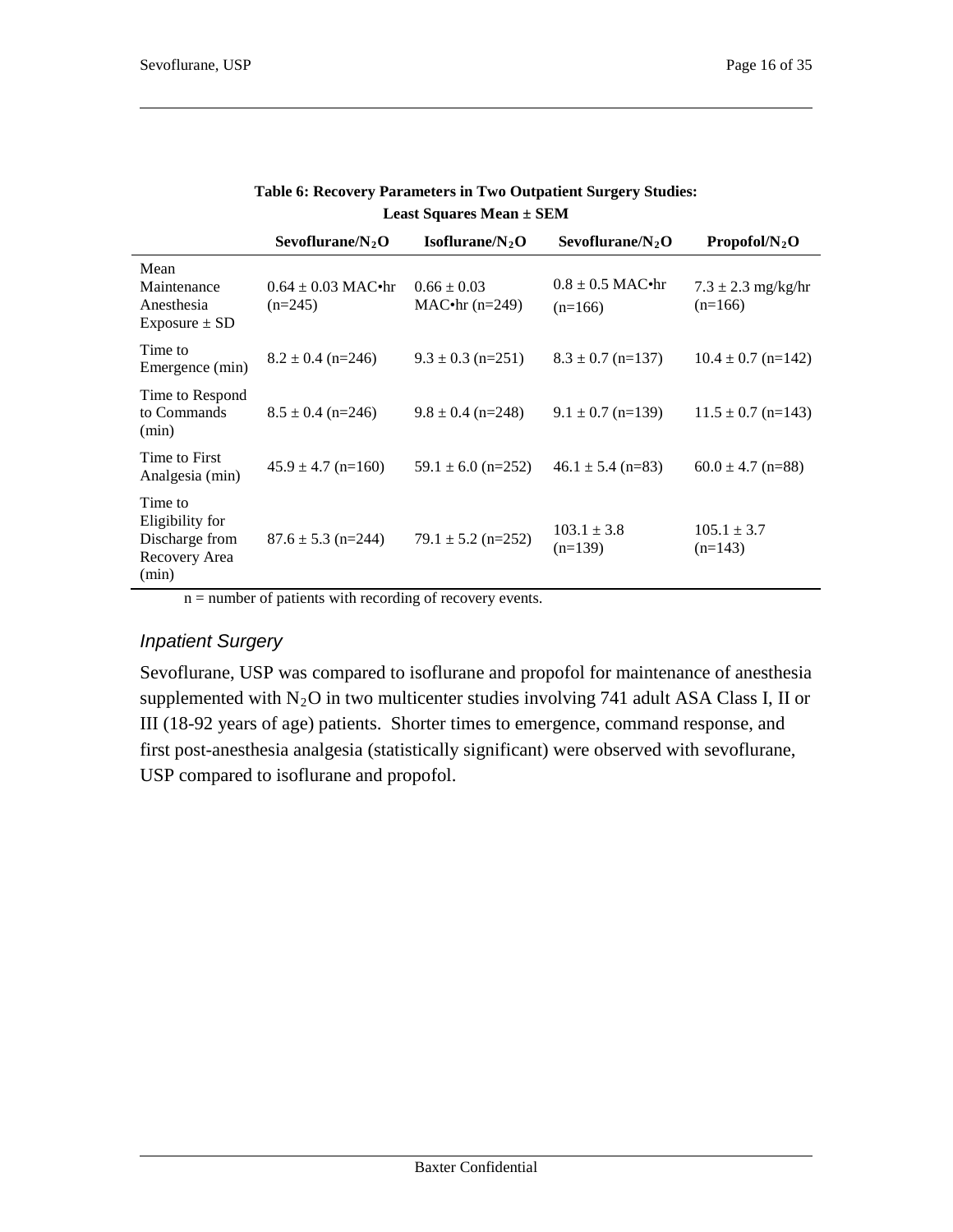|                                                                     | Sevoflurane/ $N_2$ O          | Isoflurane/ $N_2$ O           | Sevoflurane/ $N_2O$         | Propofol/ $N_2$ O           |
|---------------------------------------------------------------------|-------------------------------|-------------------------------|-----------------------------|-----------------------------|
| Mean Maintenance                                                    | $1.27$ MAC $\cdot$ hr         | $1.58$ MAC $\cdot$ hr         | $1.43$ MAC $\cdot$ hr       | $7.0 \text{ mg/kg/hr}$      |
| Anesthesia                                                          | $\pm 0.05$                    | $\pm 0.06$                    | ± 0.94                      | ± 2.9                       |
| Exposure $\pm$ SD                                                   | $(n=271)$                     | $(n=282)$                     | $(n=93)$                    | $(n=92)$                    |
| Time to Emergence                                                   | $11.0 \pm 0.6$                | $16.4 \pm 0.6$                | $8.8 \pm 1.2$               | $13.2 \pm 1.2$              |
| (min)                                                               | $(n=270)$                     | $(n=281)$                     | $(n=92)$                    | $(n=92)$                    |
| Time to Respond to                                                  | $12.8 \pm 0.7$                | $18.4 \pm 0.7$                | $11.0 \pm 1.20$             | $14.4 \pm 1.21$             |
| Commands (min)                                                      | $(n=270)$                     | $(n=281)$                     | $(n=92)$                    | $(n=91)$                    |
| Time to First                                                       | $46.1 \pm 3.0$                | $55.4 \pm 3.2$                | $37.8 \pm 3.3$              | $49.2 \pm 3.3$              |
| Analgesia (min)                                                     | $(n=233)$                     | $(n=242)$                     | $(n=82)$                    | $(n=79)$                    |
| Time to Eligibility<br>for Discharge from<br>Recovery Area<br>(min) | $139.2 \pm 15.6$<br>$(n=268)$ | $165.9 \pm 16.3$<br>$(n=282)$ | $148.4 \pm 8.9$<br>$(n=92)$ | $141.4 \pm 8.9$<br>$(n=92)$ |

| <b>Table 7: Recovery Parameters in Two Inpatient Surgery Studies:</b> |
|-----------------------------------------------------------------------|
| <b>Least Squares Mean <math>\pm</math> SEM</b>                        |

n = number of patients with recording of recovery events.

### Pediatric Anesthesia

The concentration of sevoflurane, USP required for maintenance of general anesthesia is age-dependent (see **DOSAGE AND ADMINISTRATION**). Sevoflurane, USP or halothane was used to anesthetize 1620 pediatric patients aged 1 day to 18 years, and ASA physical status I or II (948 sevoflurane, USP, 672 halothane). In one study involving 90 infants and children, there were no clinically significant decreases in heart rate compared to awake values at 1 MAC. Systolic blood pressure decreased 15-20% in comparison to awake values following administration of 1 MAC sevoflurane, USP; however, clinically significant hypotension requiring immediate intervention did not occur. Overall incidences of bradycardia [more than 20 beats/min lower than normal (80 beats/min)] in comparative studies was 3% for sevoflurane, USP and 7% for halothane. Patients who received sevoflurane, USP had slightly faster emergence times (12 vs. 19 minutes), and a higher incidence of post-anesthesia agitation (14% vs. 10%).

Sevoflurane, USP  $(n=91)$  was compared to halothane  $(n=89)$  in a single-center study for elective repair or palliation of congenital heart disease. The patients ranged in age from 9 days to 11.8 years with an ASA physical status of II, III, and IV (18%, 68%, and 13% respectively). No significant differences were demonstrated between treatment groups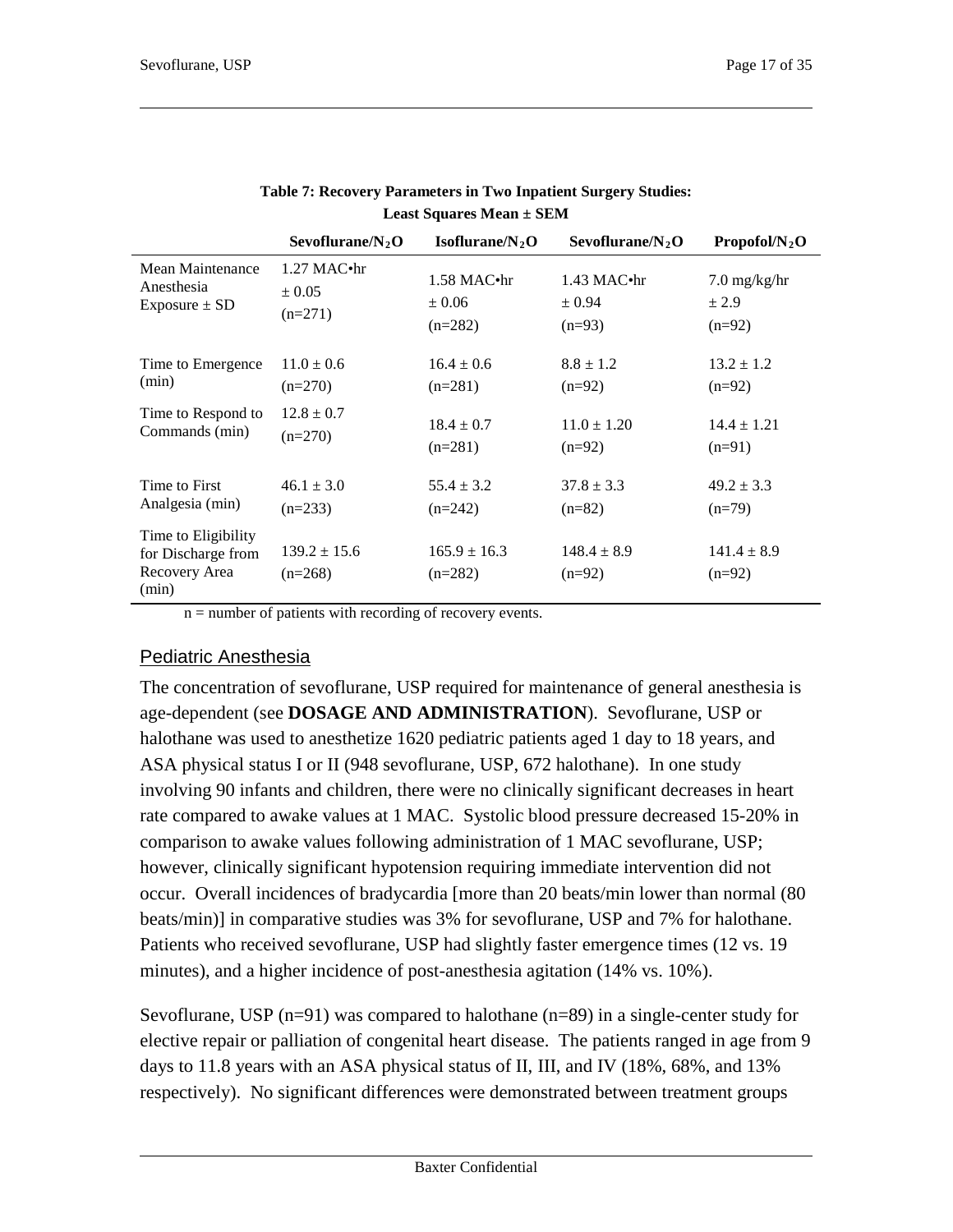with respect to the primary outcome measures: cardiovascular decompensation and severe arterial desaturation. Adverse event data was limited to the study outcome variables collected during surgery and before institution of cardiopulmonary bypass.

### *Mask Induction*

Sevoflurane, USP has a nonpungent odor and is suitable for mask induction in pediatric patients. In controlled pediatric studies in which mask induction was performed, the incidence of induction events is shown below (see **ADVERSE REACTIONS**).

|                      | Sevoflurane $(n=836)$ | Halothane (n=660) |
|----------------------|-----------------------|-------------------|
| Agitation            | 14%                   | 11%               |
| Cough                | 6%                    | 10%               |
| <b>Breathholding</b> | 5%                    | 6%                |
| <b>Secretions</b>    | 3%                    | 3%                |
| Laryngospasm         | 2%                    | 2%                |
| <b>Bronchospasm</b>  | ${<}1\%$              | 0%                |

| <b>Table 8: Incidence of Pediatric Induction Events</b> |  |
|---------------------------------------------------------|--|
|---------------------------------------------------------|--|

 $n =$  number of patients.

### *Ambulatory Surgery*

Sevoflurane, USP ( $n=518$ ) was compared to halothane ( $n=382$ ) for the maintenance of anesthesia in pediatric outpatients. All patients received  $N_2O$  and many received fentanyl, midazolam, bupivacaine, or lidocaine. The time to eligibility for discharge from post-anesthesia care units was similar between agents (see **CLINICAL** 

### **PHARMACOLOGY** and **ADVERSE REACTIONS**).

### Cardiovascular Surgery

# *Coronary Artery Bypass Graft (CABG) Surgery*

Sevoflurane, USP was compared to isoflurane as an adjunct with opioids in a multicenter study of 273 patients undergoing CABG surgery. Anesthesia was induced with midazolam (0.1-0.3 mg/kg); vecuronium (0.1-0.2 mg/kg), and fentanyl (5-15 mcg/kg). Both isoflurane and sevoflurane, USP were administered at loss of consciousness in doses of 1.0 MAC and titrated until the beginning of cardiopulmonary bypass to a maximum of 2.0 MAC. The total dose of fentanyl did not exceed 25 mcg/kg. The average MAC dose was 0.49 for sevoflurane, USP and 0.53 for isoflurane. There were no significant differences in hemodynamics, cardioactive drug use, or ischemia incidence between the two groups. Outcome was also equivalent. In this small multicenter study,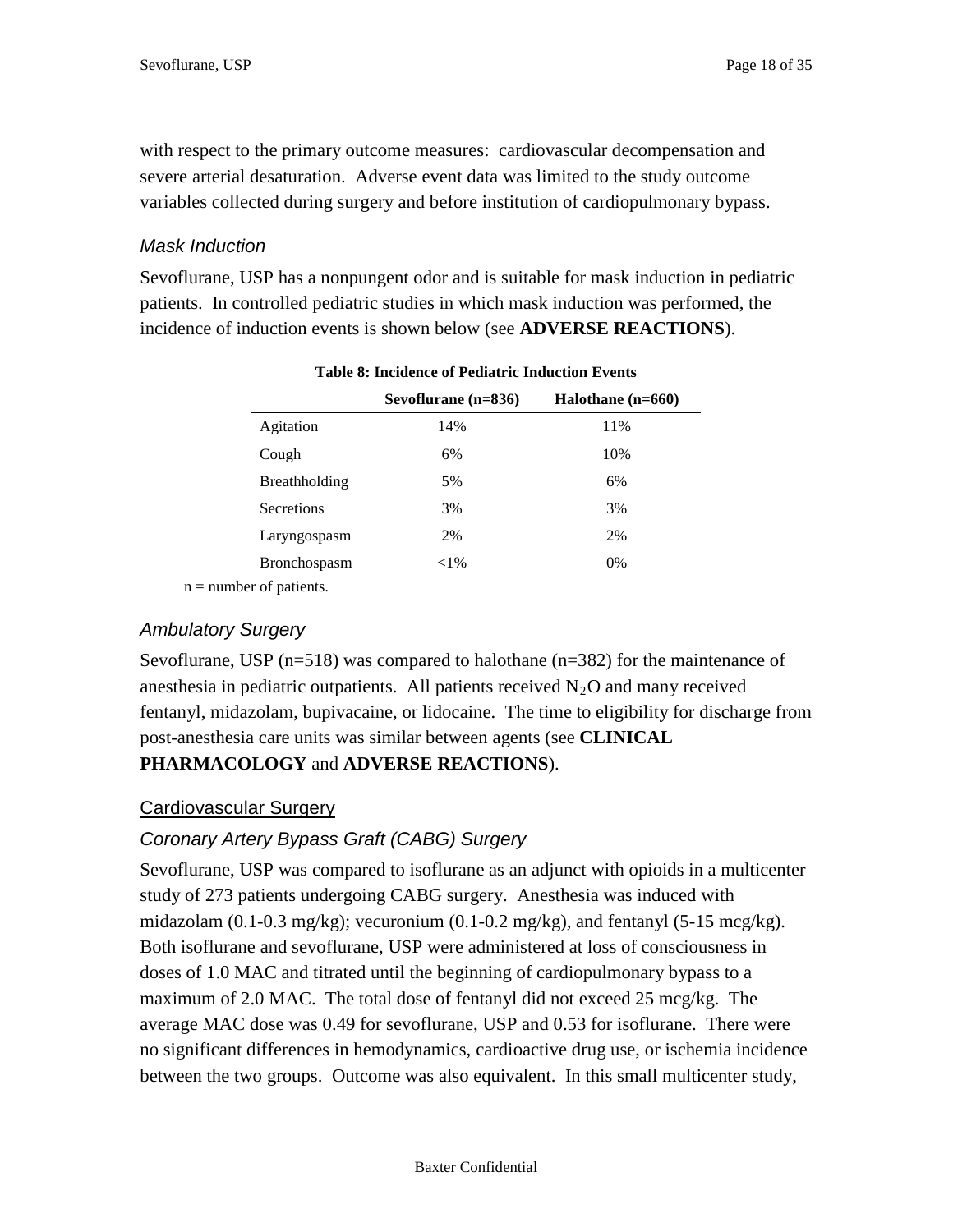sevoflurane, USP appears to be as effective and as safe as isoflurane for supplementation of opioid anesthesia for coronary bypass grafting.

# *Non-Cardiac Surgery Patients at Risk for Myocardial Ischemia*

Sevoflurane-N<sub>2</sub>O was compared to isoflurane-N<sub>2</sub>O for maintenance of anesthesia in a multicenter study in 214 patients, age 40-87 years who were at mild-to-moderate risk for myocardial ischemia and were undergoing elective non-cardiac surgery. Forty-six percent (46%) of the operations were cardiovascular, with the remainder evenly divided between gastrointestinal and musculoskeletal and small numbers of other surgical procedures. The average duration of surgery was less than 2 hours. Anesthesia induction usually was performed with thiopental  $(2-5 \text{ mg/kg})$  and fentanyl  $(1-5 \text{ mcg/kg})$ . Vecuronium (0.1-0.2 mg/kg) was also administered to facilitate intubation, muscle relaxation or immobility during surgery. The average MAC dose was 0.49 for both anesthetics. There was no significant difference between the anesthetic regimens for intraoperative hemodynamics, cardioactive drug use, or ischemic incidents, although only 83 patients in the sevoflurane, USP group and 85 patients in the isoflurane group were successfully monitored for ischemia. The outcome was also equivalent in terms of adverse events, death, and postoperative myocardial infarction. Within the limits of this small multicenter study in patients at mild-to-moderate risk for myocardial ischemia, sevoflurane, USP was a satisfactory equivalent to isoflurane in providing supplemental inhalation anesthesia to intravenous drugs.

### Cesarean Section

Sevoflurane, USP (n=29) was compared to isoflurane (n=27) in ASA Class I or II patients for the maintenance of anesthesia during cesarean section. Newborn evaluations and recovery events were recorded. With both anesthetics, Apgar scores averaged 8 and 9 at 1 and 5 minutes, respectively.

Use of sevoflurane, USP as part of general anesthesia for elective cesarean section produced no untoward effects in mother or neonate. Sevoflurane, USP and isoflurane demonstrated equivalent recovery characteristics. There was no difference between sevoflurane, USP and isoflurane with regard to the effect on the newborn, as assessed by Apgar Score and Neurological and Adaptive Capacity Score (average=29.5). The safety of sevoflurane, USP in labor and vaginal delivery has not been evaluated.

### **Neurosurgery**

Three studies compared sevoflurane, USP to isoflurane for maintenance of anesthesia during neurosurgical procedures. In a study of 20 patients, there was no difference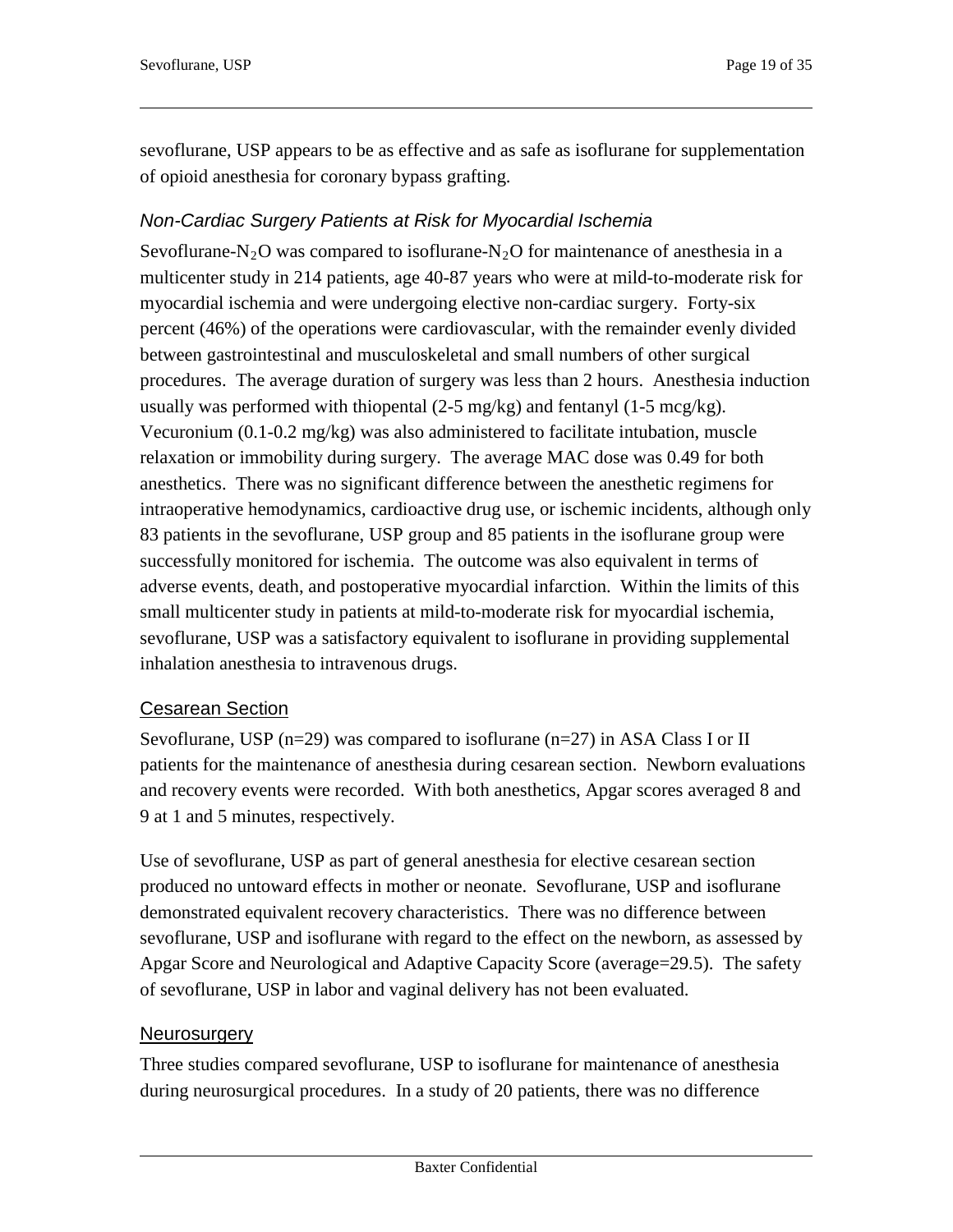between sevoflurane, USP and isoflurane with regard to recovery from anesthesia. In 2 studies, a total of 22 patients with intracranial pressure (ICP) monitors received either sevoflurane, USP or isoflurane. There was no difference between sevoflurane, USP and isoflurane with regard to ICP response to inhalation of 0.5, 1.0, and 1.5 MAC inspired concentrations of volatile agent during  $N_2O-O_2$ -fentanyl anesthesia. During progressive hyperventilation from  $PaCO<sub>2</sub> = 40$  to  $PaCO<sub>2</sub> = 30$ , ICP response to hypocarbia was preserved with sevoflurane, USP at both 0.5 and 1.0 MAC concentrations. In patients at risk for elevations of ICP, sevoflurane, USP should be administered cautiously in conjunction with ICP-reducing maneuvers such as hyperventilation.

### **Hepatic Impairment**

A multicenter study (2 sites) compared the safety of sevoflurane, USP and isoflurane in 16 patients with mild-to-moderate hepatic impairment utilizing the lidocaine MEGX assay for assessment of hepatocellular function. All patients received intravenous propofol (1-3 mg/kg) or thiopental (2-7 mg/kg) for induction and succinylcholine, vecuronium, or atracurium for intubation. Sevoflurane, USP or isoflurane was administered in either 100%  $O_2$  or up to 70%  $N_2O/O_2$ . Neither drug adversely affected hepatic function. No serum inorganic fluoride level exceeded  $45 \mu M/L$ , but sevoflurane, USP patients had prolonged terminal disposition of fluoride, as evidenced by longer inorganic fluoride half-life than patients with normal hepatic function (23 hours vs. 10-48 hours).

### Renal Impairment

Sevoflurane, USP was evaluated in renally impaired patients with baseline serum creatinine >1.5 mg/dL. Fourteen patients who received sevoflurane, USP were compared with 12 patients who received isoflurane. In another study, 21 patients who received sevoflurane, USP were compared with 20 patients who received enflurane. Creatinine levels increased in 7% of patients who received sevoflurane, USP, 8% of patients who received isoflurane, and 10% of patients who received enflurane. Because of the small number of patients with renal insufficiency (baseline serum creatinine greater than 1.5 mg/dL) studied, the safety of sevoflurane, USP administration in this group has not yet been fully established. Therefore, sevoflurane, USP should be used with caution in patients with renal insufficiency (see **WARNINGS**).

# **INDICATIONS AND USAGE**

Sevoflurane, USP is indicated for induction and maintenance of general anesthesia in adult and pediatric patients for inpatient and outpatient surgery.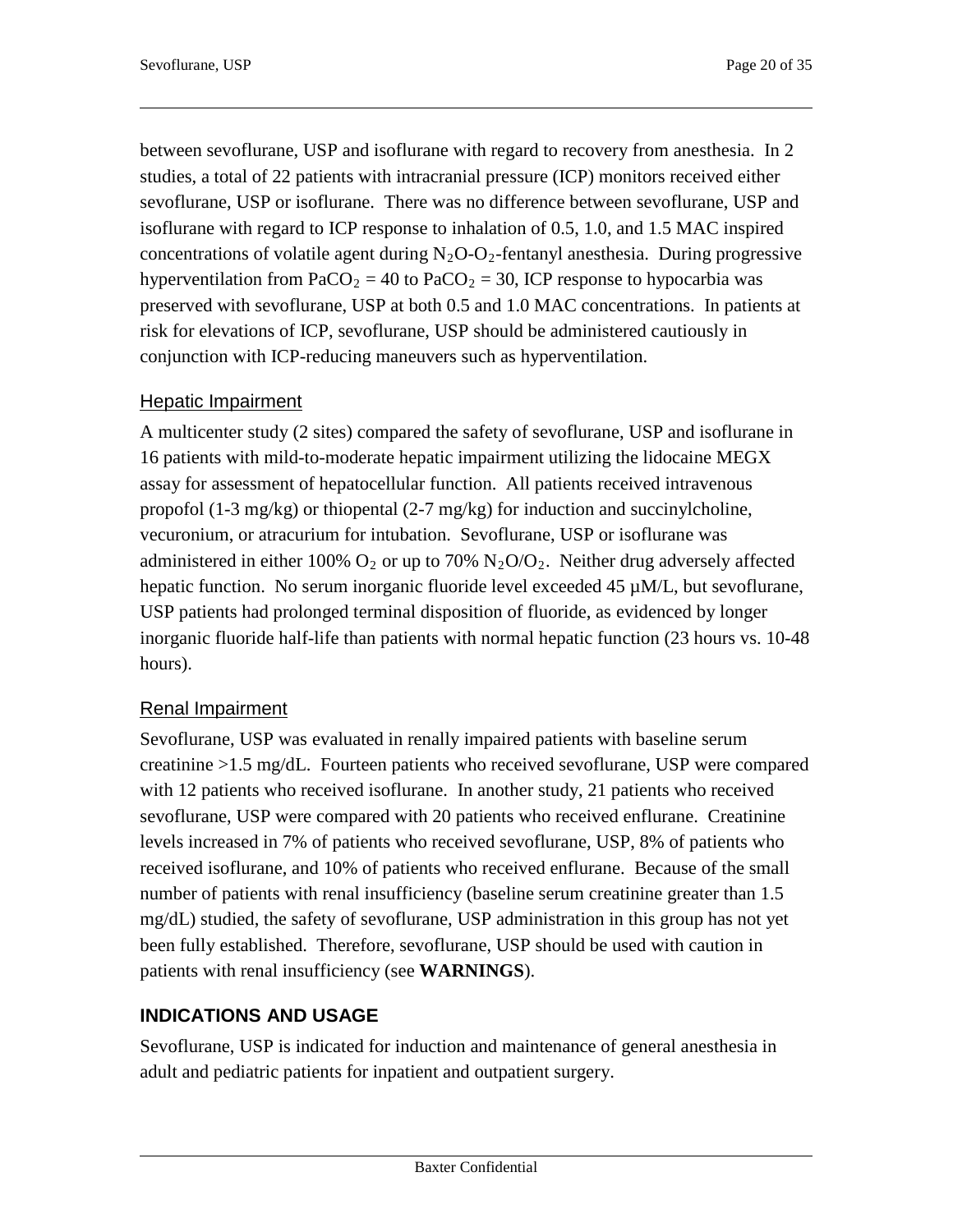Sevoflurane, USP should be administered only by persons trained in the administration of general anesthesia. Facilities for maintenance of a patent airway, artificial ventilation, oxygen enrichment, and circulatory resuscitation must be immediately available. Since level of anesthesia may be altered rapidly, only vaporizers producing predictable concentrations of sevoflurane, USP should be used.

# **CONTRAINDICATIONS**

Sevoflurane, USP can cause malignant hyperthermia. It should not be used in patients with known sensitivity to sevoflurane, USP or to other halogenated agents nor in patients with known or suspected susceptibility to malignant hyperthermia.

### **WARNINGS**

Although data from controlled clinical studies at low flow rates are limited, findings taken from patient and animal studies suggest that there is a potential for renal injury which is presumed due to Compound A. Animal and human studies demonstrate that sevoflurane, USP administered for more than 2 MAC•hours and at fresh gas flow rates of <2 L/min may be associated with proteinuria and glycosuria.

While a level of Compound A exposure at which clinical nephrotoxicity might be expected to occur has not been established, it is prudent to consider all of the factors leading to Compound A exposure in humans, especially duration of exposure, fresh gas flow rate, and concentration of sevoflurane, USP. During sevoflurane, USP anesthesia the clinician should adjust inspired concentration and fresh gas flow rate to minimize exposure to Compound A. To minimize exposure to Compound A, sevoflurane, USP exposure should not exceed 2 MAC•hours at flow rates of 1 to <2 L/min. Fresh gas flow rates <1 L/min are not recommended.

Because clinical experience in administering sevoflurane, USP to patients with renal insufficiency (creatinine  $>1.5$  mg/dL) is limited, its safety in these patients has not been established.

Sevoflurane, USP may be associated with glycosuria and proteinuria when used for long procedures at low flow rates. The safety of low flow sevoflurane, USP on renal function was evaluated in patients with normal preoperative renal function. One study compared sevoflurane, USP (N=98) to an active control (N=90) administered for  $\geq$ 2 hours at a fresh gas flow rate of ≤1 Liter/minute. Per study defined criteria (Hou et al.) one patient in the sevoflurane, USP group developed elevations of creatinine, in addition to glycosuria and proteinuria. This patient received sevoflurane, USP at fresh gas flow rates of ≤800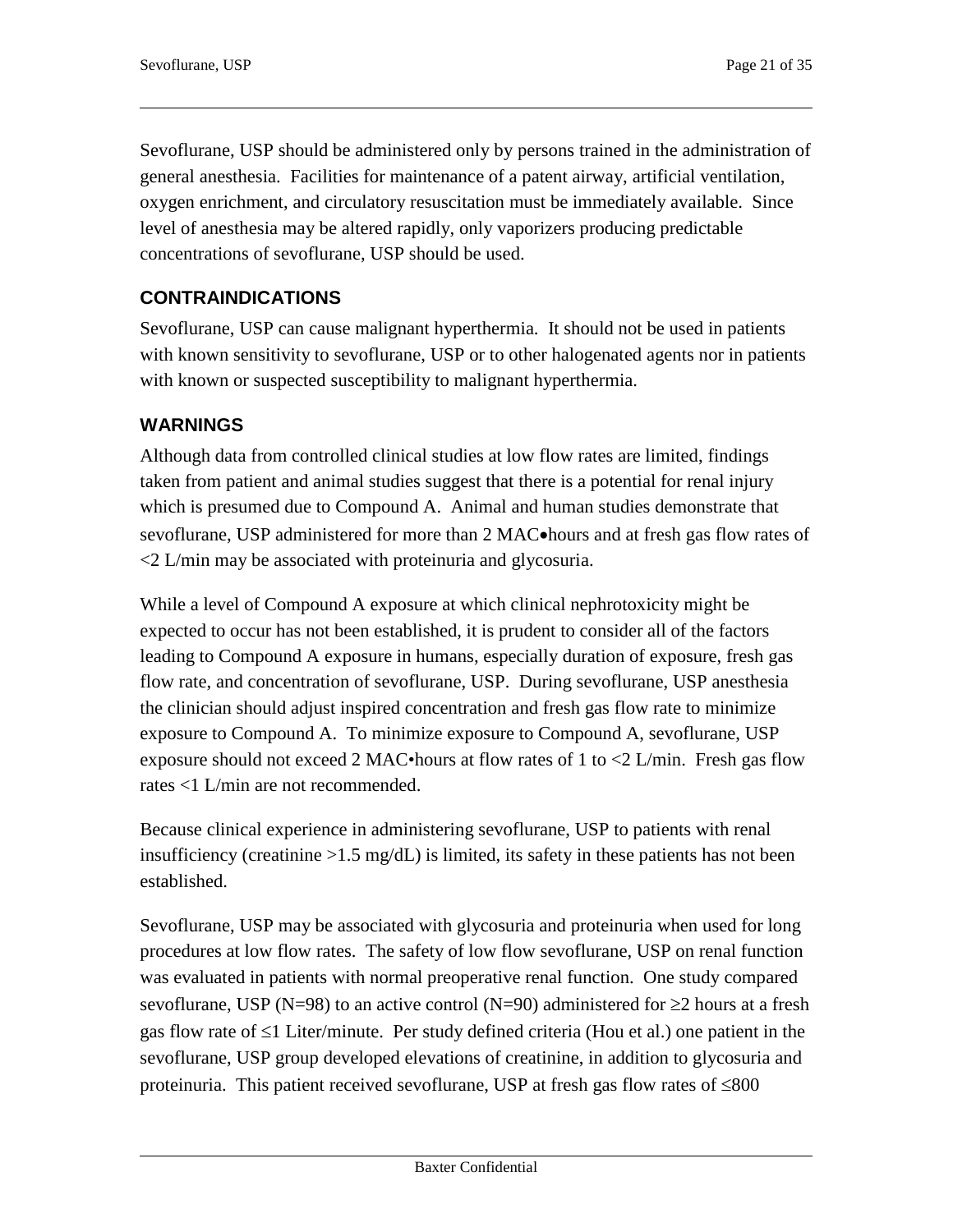mL/minute. Using these same criteria, there were no patients in the active control group who developed treatment emergent elevations in serum creatinine.

Sevoflurane, USP may present an increased risk in patients with known sensitivity to volatile halogenated anesthetic agents. KOH containing  $CO<sub>2</sub>$  absorbents are not recommended for use with sevoflurane, USP.

Reports of QT prolongation, associated with torsade de pointes (in exceptional cases, fatal), have been received. Caution should be exercised when administering sevoflurane to susceptible patients (e.g.patients with congenital Long QT Syndrome or patients taking drugs that can prolong the QT interval).

# **Malignant Hyperthermia**

In susceptible individuals, potent inhalation anesthetic agents, including sevoflurane, USP, may trigger a skeletal muscle hypermetabolic state leading to high oxygen demand and the clinical syndrome known as malignant hyperthermia. Sevoflurane can induce malignant hyperthermia in genetically susceptible individuals, such as those with certain inherited ryanodine receptor mutations. The clinical syndrome is signaled by hypercapnia, and may include muscle rigidity, tachycardia, tachypnea, cyanosis, arrhythmias, and/or unstable blood pressure. Some of these nonspecific signs may also appear during light anesthesia, acute hypoxia, hypercapnia, and hypovolemia.

In clinical trials, one case of malignant hyperthermia was reported. In addition, there have been postmarketing reports of malignant hyperthermia. Some of these cases have been fatal.

Treatment of malignant hyperthermia includes discontinuation of triggering agents (e.g., sevoflurane, USP), administration of intravenous dantrolene sodium (consult prescribing information for intravenous dantrolene sodium for additional information on patient management), and application of supportive therapy. Supportive therapy may include efforts to restore body temperature, respiratory and circulatory support as indicated, and management of electrolyte-fluid-acid-base abnormalities. Renal failure may appear later, and urine flow should be monitored and sustained if possible.

### **Perioperative Hyperkalemia**

Use of inhaled anesthetic agents has been associated with rare increases in serum potassium levels that have resulted in cardiac arrhythmias and death in pediatric patients during the postoperative period. Patients with latent as well as overt neuromuscular disease, particularly Duchenne muscular dystrophy, appear to be most vulnerable.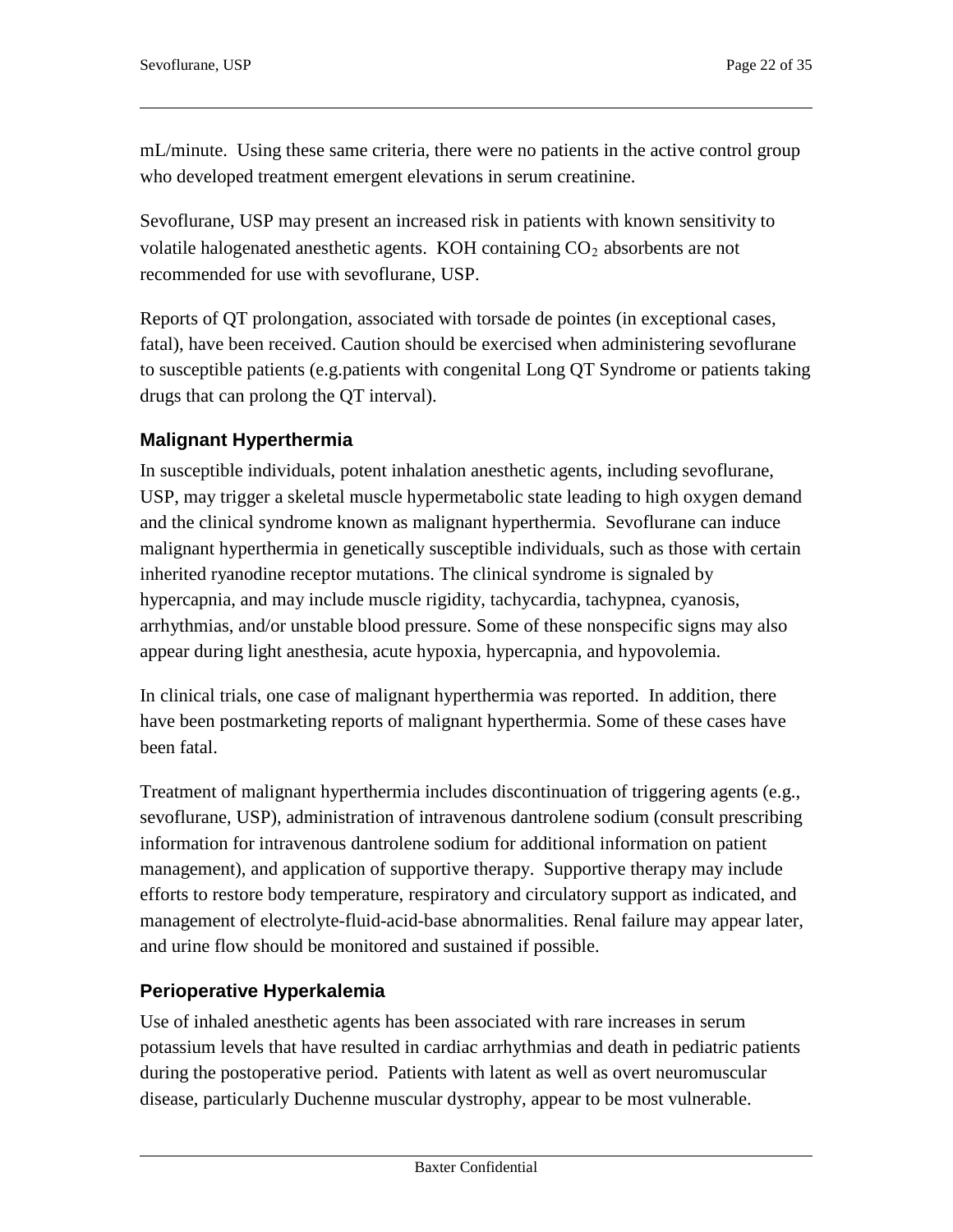Concomitant use of succinylcholine has been associated with most, but not all, of these cases. These patients also experienced significant elevations in serum creatine kinase levels and, in some cases, changes in urine consistent with myoglobinuria. Despite the similarity in presentation to malignant hyperthermia, none of these patients exhibited signs or symptoms of muscle rigidity or hypermetabolic state. Early and aggressive intervention to treat the hyperkalemia and resistant arrhythmias is recommended; as is subsequent evaluation for latent neuromuscular disease.

# **Pediatric Neurotoxicity**

Published animal studies demonstrate that the administration of anesthetic and sedation drugs that block NMDA receptors and/or potentiate GABA activity increase neuronal apoptosis in the developing brain and result in long-term cognitive deficits when used for longer than 3 hours. The clinical significance of these findings is not clear. However, based on the available data, the window of vulnerability to these changes is believed to correlate with exposures in the third trimester of gestation through the first several months of life, but may extend out to approximately three years of age in humans (see **PRECAUTIONS -Pregnancy**, **PRECAUTIONS -Pediatric Use**, and **ANIMAL TOXICOLOGY AND/OR PHARMACOLOGY**).Some published studies in children suggest that similar deficits may occur after repeated or prolonged exposures to anesthetic agents early in life and may result in adverse cognitive or behavioral effects. These studies have substantial limitations, and it is not clear if the observed effects are due to the anesthetic/sedation drug administration or other factors such as the surgery or underlying illness.

Anesthetic and sedation drugs are a necessary part of the care of children needing surgery, other procedures, or tests that cannot be delayed, and no specific medications have been shown to be safer than any other. Decisions regarding the timing of any elective procedures requiring anesthesia should take into consideration the benefits of the procedure weighed against the potential risks.

### **PRECAUTIONS**

During the maintenance of anesthesia, increasing the concentration of sevoflurane, USP produces dose-dependent decreases in blood pressure. Due to sevoflurane, USP's insolubility in blood, these hemodynamic changes may occur more rapidly than with other volatile anesthetics. Excessive decreases in blood pressure or respiratory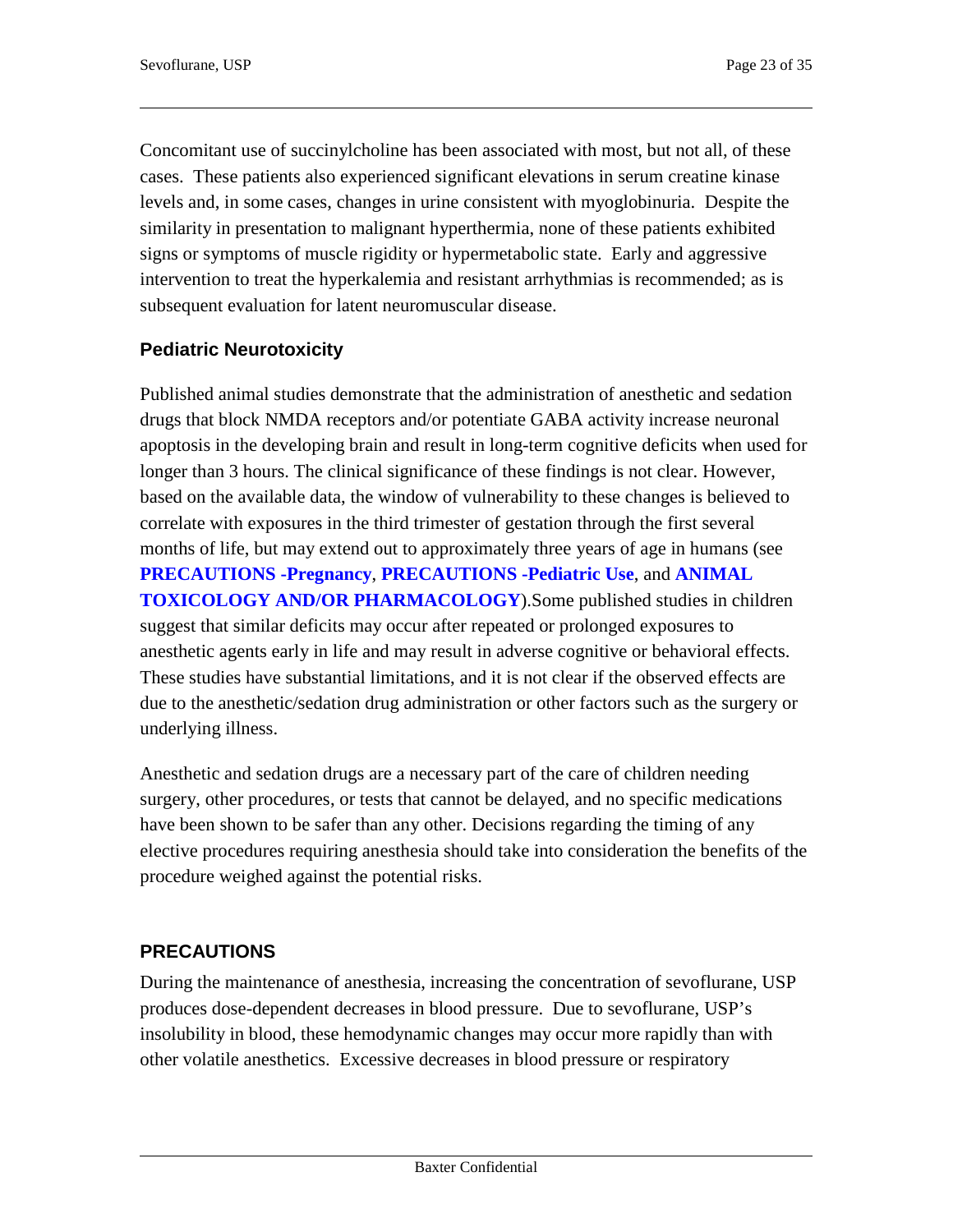depression may be related to depth of anesthesia and may be corrected by decreasing the inspired concentration of sevoflurane, USP.

Rare cases of seizures have been reported in association with sevoflurane, USP use (see **PRECAUTIONS - Pediatric Use** and **ADVERSE REACTIONS**).

The recovery from general anesthesia should be assessed carefully before a patient is discharged from the post-anesthesia care unit.

### **Information for Patients**

#### Effect of anesthetic and sedation drugs on early brain development

Studies conducted in young animals and children suggest repeated or prolonged use of general anesthetic or sedation drugs in children younger than 3 years may have negative effects on their developing brains. Discuss with parents and caregivers the benefits, risks, and timing and duration of surgery or procedures requiring anesthetic and sedation drugs (see **WARNINGS Pediatric Neurotoxicity**).

### **Drug Interactions**

In clinical trials, no significant adverse reactions occurred with other drugs commonly used in the perioperative period, including: central nervous system depressants, autonomic drugs, skeletal muscle relaxants, anti-infective agents, hormones and synthetic substitutes, blood derivatives, and cardiovascular drugs.

### Intravenous Anesthetics

Sevoflurane, USP administration is compatible with barbiturates, propofol, and other commonly used intravenous anesthetics.

### Benzodiazepines and Opioids

Benzodiazepines and opioids would be expected to decrease the MAC of sevoflurane, USP in the same manner as with other inhalational anesthetics. Sevoflurane, USP administration is compatible with benzodiazepines and opioids as commonly used in surgical practice.

### Nitrous Oxide

As with other halogenated volatile anesthetics, the anesthetic requirement for sevoflurane, USP is decreased when administered in combination with nitrous oxide. Using 50%  $N_2O$ , the MAC equivalent dose requirement is reduced approximately 50% in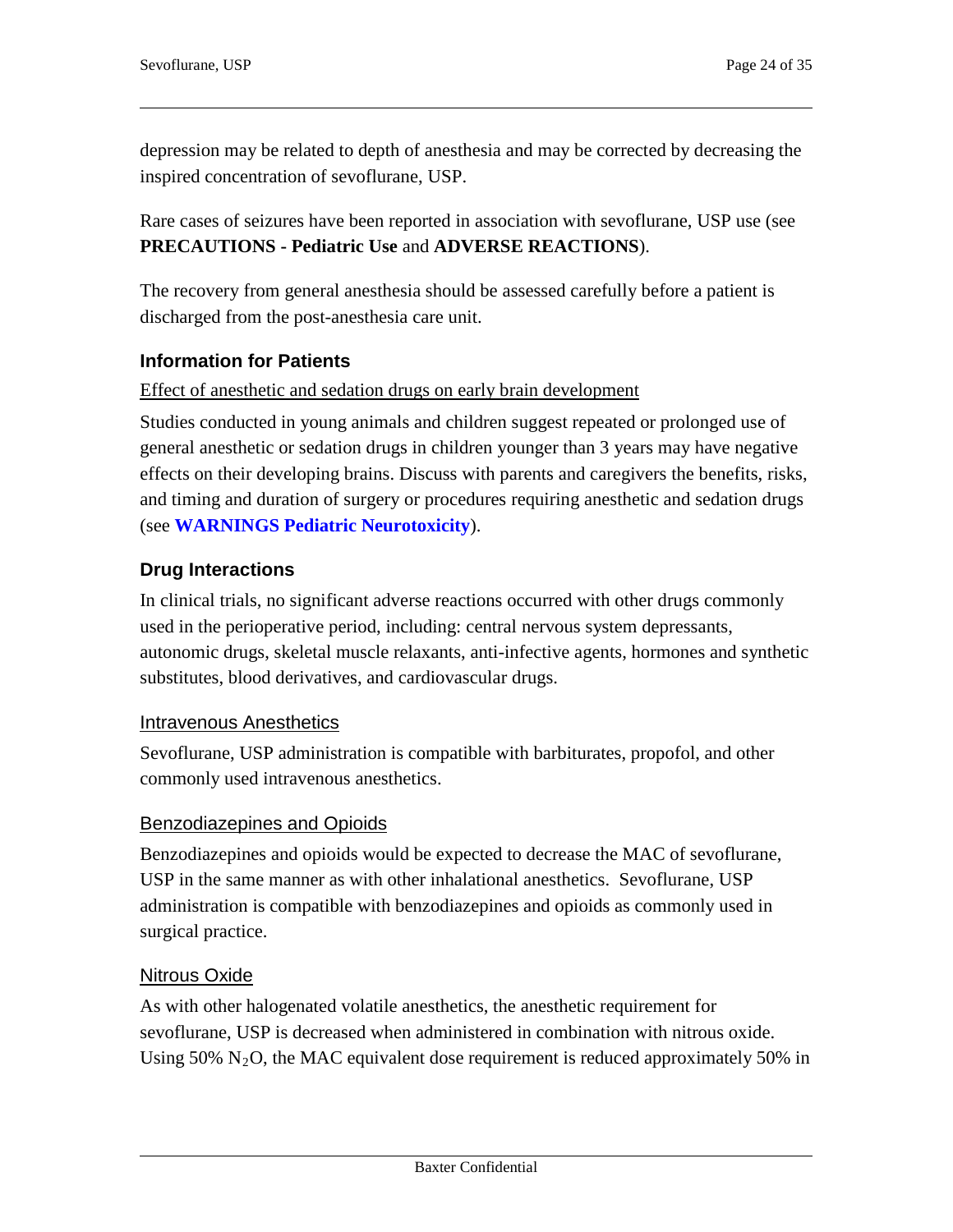adults, and approximately 25% in pediatric patients (see **DOSAGE AND ADMINISTRATION**).

#### Neuromuscular Blocking Agents

As is the case with other volatile anesthetics, sevoflurane, USP increases both the intensity and duration of neuromuscular blockade induced by nondepolarizing muscle relaxants. When used to supplement alfentanil- $N<sub>2</sub>O$  anesthesia, sevoflurane, USP and isoflurane equally potentiate neuromuscular block induced with pancuronium, vecuronium or atracurium. Therefore, during sevoflurane, USP anesthesia, the dosage adjustments for these muscle relaxants are similar to those required with isoflurane.

Potentiation of neuromuscular blocking agents requires equilibration of muscle with delivered partial pressure of sevoflurane, USP. Reduced doses of neuromuscular blocking agents during induction of anesthesia may result in delayed onset of conditions suitable for endotracheal intubation or inadequate muscle relaxation.

Among available nondepolarizing agents, only vecuronium, pancuronium and atracurium interactions have been studied during sevoflurane, USP anesthesia. In the absence of specific guidelines:

- 1. For endotracheal intubation, do not reduce the dose of nondepolarizing muscle relaxants.
- 2. During maintenance of anesthesia, the required dose of nondepolarizing muscle relaxants is likely to be reduced compared to that during  $N_2O$ /opioid anesthesia. Administration of supplemental doses of muscle relaxants should be guided by the response to nerve stimulation.

The effect of sevoflurane, USP on the duration of depolarizing neuromuscular blockade induced by succinylcholine has not been studied.

### **Hepatic Function**

Results of evaluations of laboratory parameters (e.g., ALT, AST, alkaline phosphatase, and total bilirubin, etc.), as well as investigator-reported incidence of adverse events relating to liver function, demonstrate that sevoflurane, USP can be administered to patients with normal or mild-to-moderately impaired hepatic function. However, patients with severe hepatic dysfunction were not investigated.

Occasional cases of transient changes in postoperative hepatic function tests were reported with both sevoflurane, USP and reference agents. Sevoflurane, USP was found to be comparable to isoflurane with regard to these changes in hepatic function.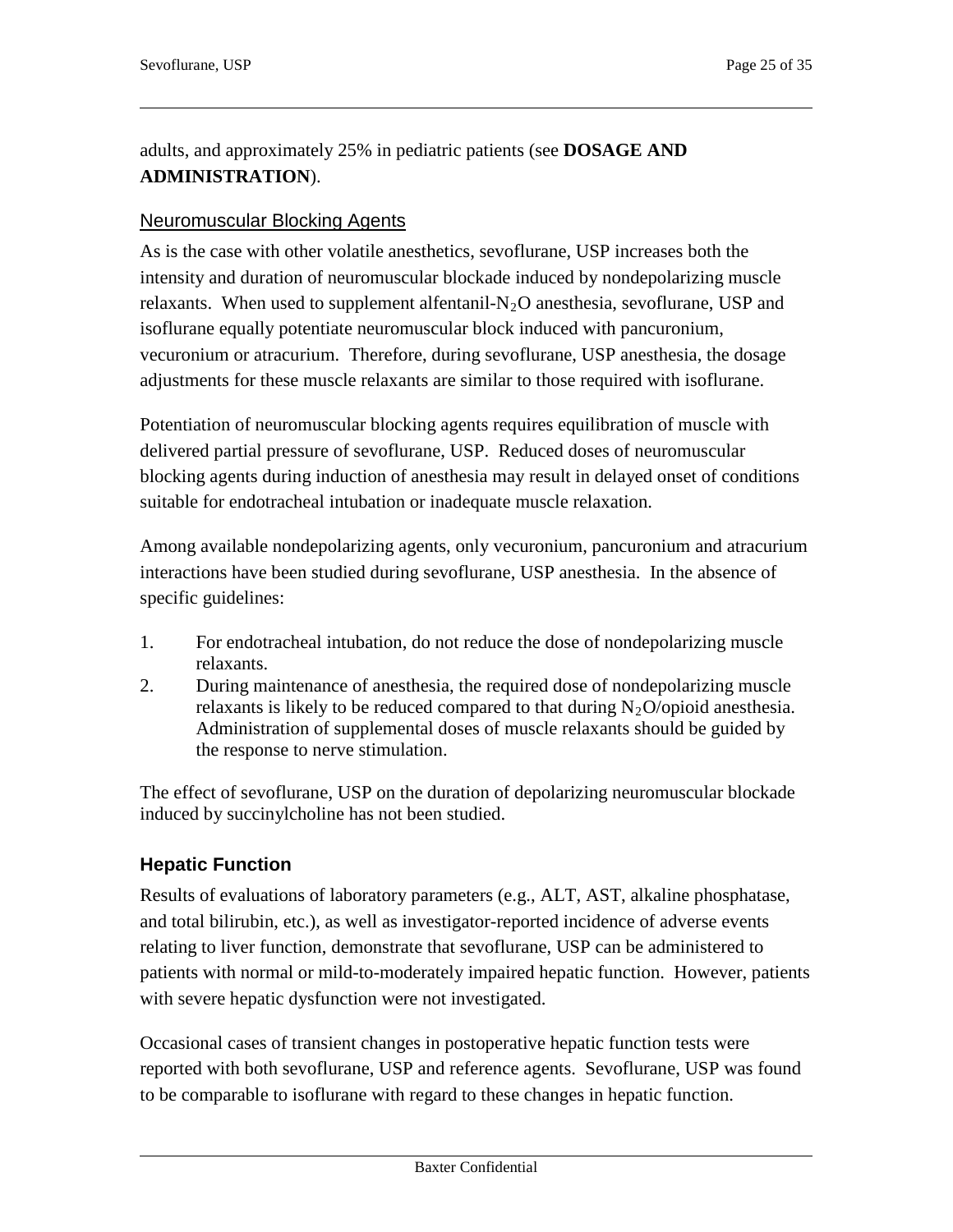Very rare cases of mild, moderate and severe post-operative hepatic dysfunction or hepatitis with or without jaundice have been reported from postmarketing experiences. Clinical judgement should be exercised when sevoflurane, USP is used in patients with underlying hepatic conditions or under treatment with drugs known to cause hepatic dysfunction (see **ADVERSE REACTIONS**).

It has been reported that previous exposure to halogenated hydrocarbon anesthetics may increase the potential for hepatic injury.

### Desiccated CO<sub>2</sub> Absorbents

An exothermic reaction occurs when sevoflurane, USP is exposed to  $CO<sub>2</sub>$  absorbents. This reaction is increased when the  $CO<sub>2</sub>$  absorbent becomes desiccated, such as after an extended period of dry gas flow through the  $CO<sub>2</sub>$  absorbent canisters. Rare cases of extreme heat, smoke, and/or spontaneous fire in the anesthesia breathing circuit have been reported during sevoflurane, USP use in conjunction with the use of desiccated  $CO<sub>2</sub>$ absorbent, specifically those containing potassium hydroxide (e.g. Baralyme). KOH containing  $CO<sub>2</sub>$  absorbents are not recommended for use with sevoflurane, USP. An unusually delayed rise or unexpected decline of inspired sevoflurane, USP concentration compared to the vaporizer setting may be associated with excessive heating of the  $CO<sub>2</sub>$ absorbent and chemical breakdown of sevoflurane, USP.

As with other inhalational anesthetics, degradation and production of degradation products can occur when sevoflurane, USP is exposed to desiccated absorbents. When a clinician suspects that the  $CO<sub>2</sub>$  absorbent may be desiccated, it should be replaced. The color indicator of most  $CO<sub>2</sub>$  absorbents may not change upon desiccation. Therefore, the lack of significant color change should not be taken as an assurance of adequate hydration.  $CO<sub>2</sub>$  absorbents should be replaced routinely regardless of the state of the color indicator.

### **Carcinogenesis, Mutagenesis, Impairment of Fertility**

### **Carcinogenesis**

Studies on carcinogenesis have not been performed for either sevoflurane, USP or Compound A.

### Mutagenesis

No mutagenic effect of sevoflurane, USP was noted in the Ames test, mouse micronucleus test, mouse lymphoma mutagenicity assay, human lymphocyte culture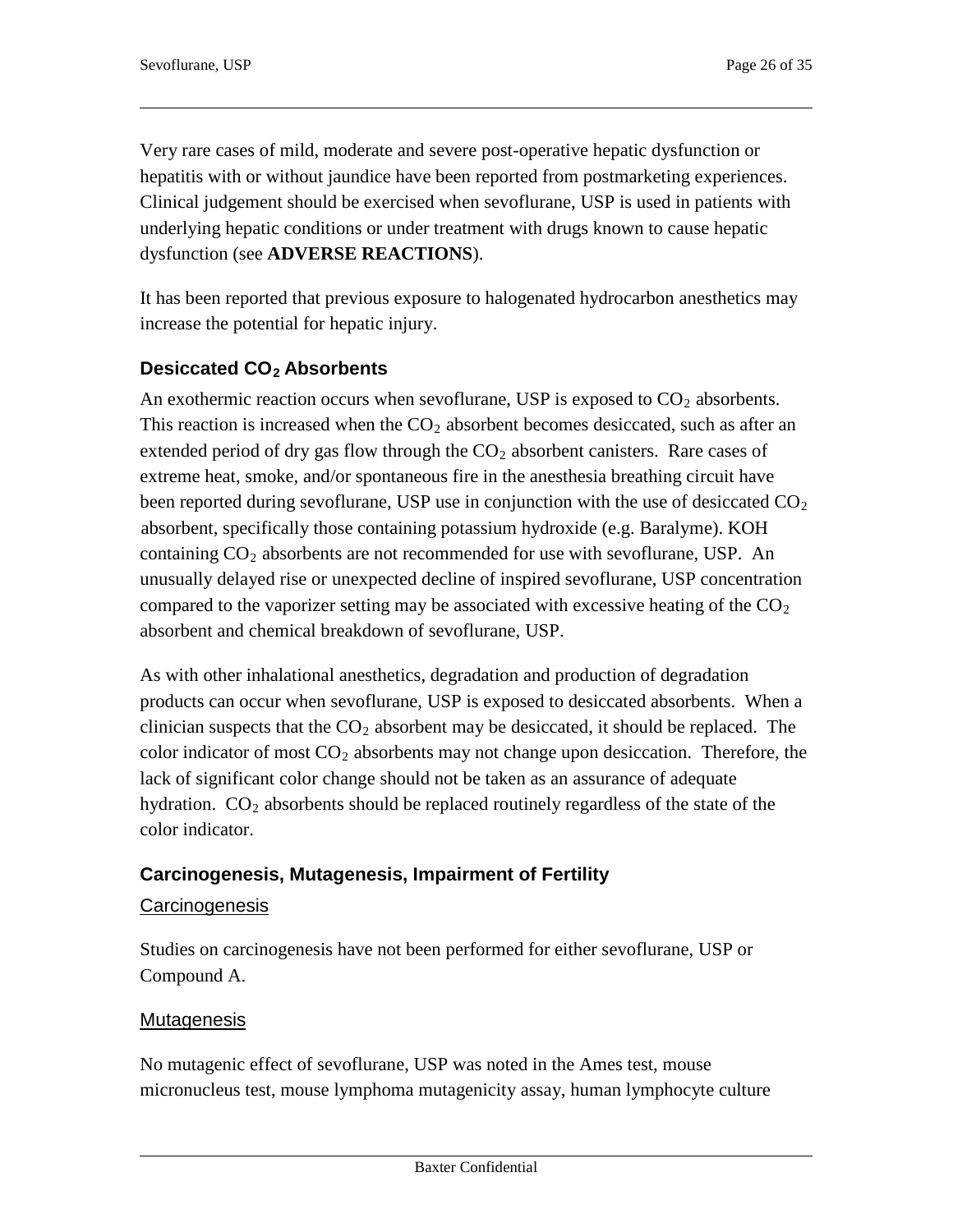assay, mammalian cell transformation assay, 32P DNA adduct assay, and no chromosomal aberrations were induced in cultured mammalian cells.

Similarly, no mutagenic effect of Compound A was noted in the Ames test, the Chinese hamster chromosomal aberration assay and the *in vivo* mouse micronucleus assay. However, positive responses were observed in the human lymphocyte chromosome aberration assay. These responses were seen only at high concentrations and in the absence of metabolic activation (human S-9).

#### Impairment of Fertility

In a study in which male rats were treated with sevoflurane (0.22%, 0.66%, 1.1%, or 2.2% equals 0.1, 0.3, 0.5, or 1.0 MAC) three hours per day every other day starting 64 days prior to mating and female rats were treated with the same dosing regimen 14 days prior to mating until Gestation Day 7, there was no clear impact on male or female fertility.

### **Pregnancy**

#### Risk Summary

There are no adequate and well-controlled studies in pregnant women.In animal reproduction studies, reduced fetal weights were noted following exposure to 1 MAC sevoflurane for three hours a day during organogenesis. Developmental and reproductive toxicity studies of sevoflurane in animals in the presence of strong alkalies (i.e., degradation of sevoflurane and production of Compound A) have not been conducted. Published studies in pregnant primates demonstrate that the administration of anesthetic and sedation drugs that block NMDA receptors and/or potentiate GABA activity during the period of peak brain development increases neuronal apoptosis in the developing brain of the offspring when used for longer than 3 hours. There are no data on pregnancy exposures in primates corresponding to periods prior to the third trimester in humans.

The estimated background risk of major birth defects and miscarriage for the indicated population is unknown. All pregnancies have a background risk of birth defect, loss, or other adverse outcomes. In the U.S. general population, the estimated background risk of major birth defects and miscarriage in clinically recognized pregnancies is 2-4% and 15- 20%, respectively.

Data

*Animal Data*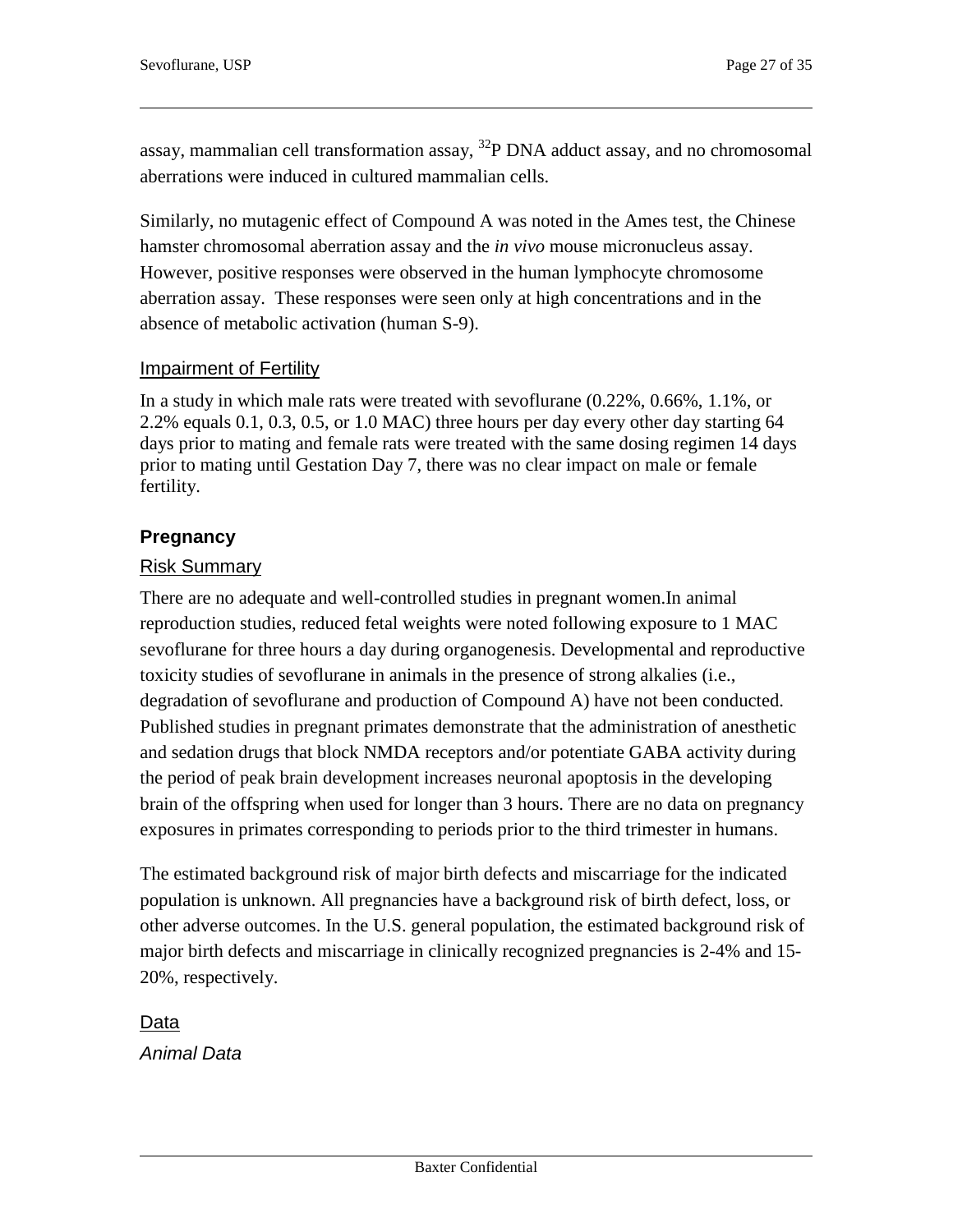Pregnant rats were treated with sevoflurane, USP (0.22%, 0.66%, or 2.2% equals 0.1, 0.3, or 1.0 MAC) without  $CO_2$  absorbent for three hours per day during organogenesis (from Gestation Day 7 to 17). Fetuses obtained by Cesarean section were examined on Gestation Day 20 while some animals were maintained for littering and pups were examined for adverse effects. There were no adverse effects on fetuses at 0.3 MAC. Reduced fetal body weights and increased skeletal variations such as delayed ossifications in the presence of maternal toxicity (reduced food and water intake and body weight of the dams) were noted at 1 MAC. In dams allowed to litter, reduced pup bodyweight gain and evidence of developmental delays (slight delay in eyelid opening and increased incidence of nonreactive animals in the visual placing reflex test) were noted in the 1.0 MAC treatment group.

Pregnant rabbits were treated with sevoflurane, USP  $(0.1, 0.3, \text{or } 1.0 \text{ MAC})$  without  $CO<sub>2</sub>$ absorbent for three hours per day during organogenesis (from Gestation Day 6 to 18). There were no adverse effects on the fetus at any dose; the mid-and high-dose produced a 5% and 6% decrease in maternal body weight, respectively.

In another study, pregnant rats were administered sevoflurane (0.1, 0.3, or 1.0 MAC) from Gestation Day 17 to Postnatal Day 21. Pup body weights were reduced in the 1.0 MAC treatment group in the absence of maternal toxicity. There was no effect of sevoflurane, USP on sensory function (visual, auditory, nociception, righting reflexes), motor (roto-rod), open field test, or learning tasks (shuttle box avoidance and water Tmaze).

In a published study in primates, administration of an anesthetic dose of ketamine for 24 hours on Gestation Day 122 increased neuronal apoptosis in the developing brain of the fetus. In other published studies, administration of either isoflurane or propofol for 5 hours on Gestation Day 120 resulted in increased neuronal and oligodendrocyte apoptosis in the developing brain of the offspring. With respect to brain development, this time period corresponds to the third trimester of gestation in the human. The clinical significance of these findings is not clear; however, studies in juvenile animals suggest neuroapoptosis correlates with long-term cognitive deficits (see **WARNINGS -Pediatric Neurotoxicity**, **PRECAUTIONS -Pediatric Use**, and **ANIMAL TOXICOLOGY AND/OR PHARMACOLOGY**).

### **Labor and Delivery**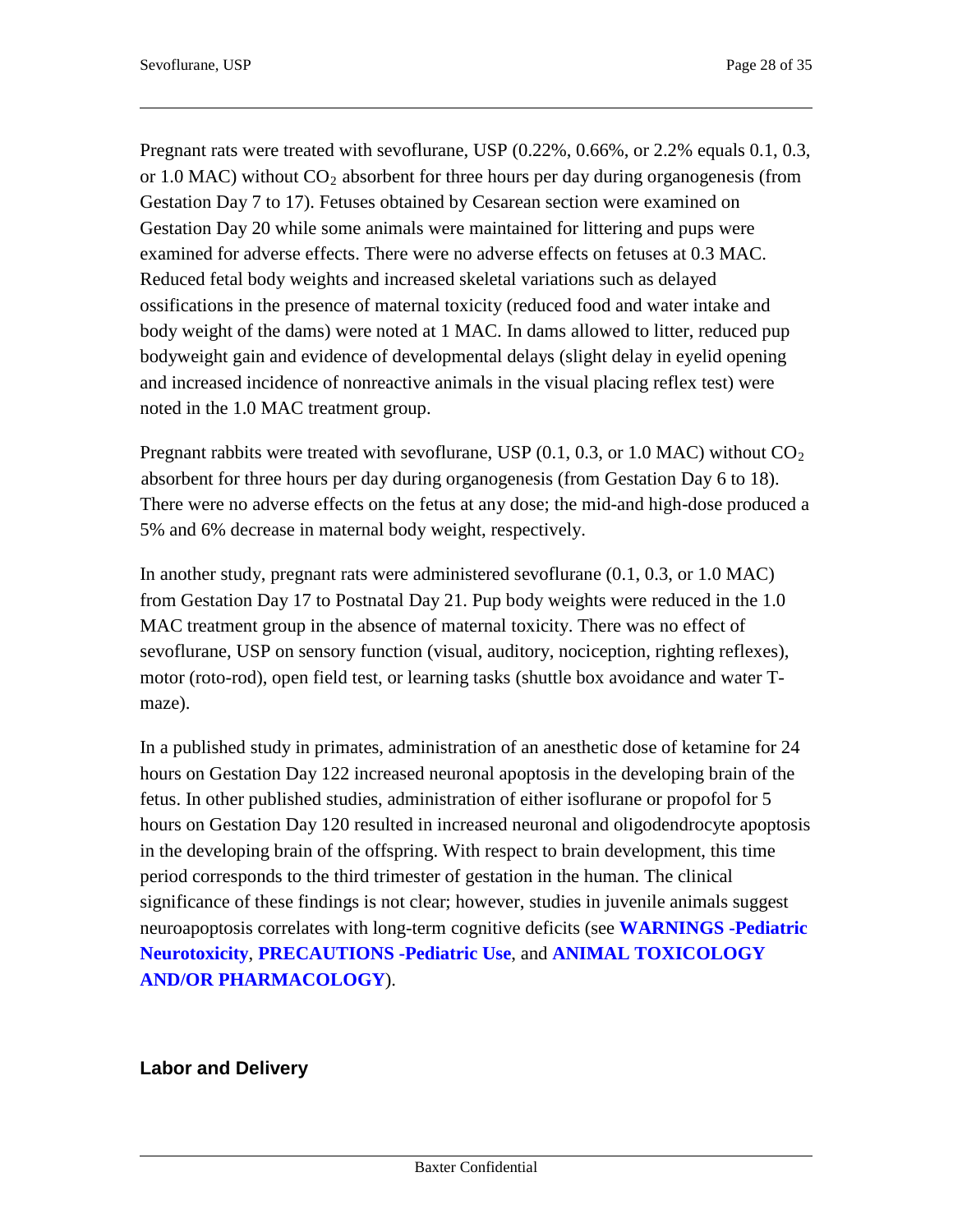Sevoflurane, USP has been used as part of general anesthesia for elective cesarean section in 29 women. There were no untoward effects in mother or neonate. (See **PHARMACODYNAMICS**-**Clinical Trials**). The safety of sevoflurane, USP in labor and delivery has not been demonstrated.

### **Nursing Mothers**

The concentrations of sevoflurane, USP in milk are probably of no clinical importance 24 hours after anesthesia. Because of rapid washout, sevoflurane, USP concentrations in milk are predicted to be below those found with many other volatile anesthetics.

#### **Geriatric Use**

MAC decreases with increasing age. The average concentration of sevoflurane, USP to achieve MAC in an 80 year old is approximately 50% of that required in a 20 year old.

### **Pediatric Use**

Induction and maintenance of general anesthesia with sevoflurane, USP have been established in controlled clinical trials in pediatric patients aged 1 to 18 years (see

**PHARMACODYNAMICS - Clinical Trials** and **ADVERSE REACTIONS**). Sevoflurane, USP has a nonpungent odor and is suitable for mask induction in pediatric patients.

The concentration of sevoflurane, USP required for maintenance of general anesthesia is age dependent. When used in combination with nitrous oxide, the MAC equivalent dose of sevoflurane, USP should be reduced in pediatric patients. MAC in premature infants has not been determined. (See **PRECAUTIONS - Drug Interactions** and **DOSAGE AND ADMINISTRATION** for recommendations in pediatric patients 1 day of age and older.)

The use of sevoflurane, USP has been associated with seizures (see **PRECAUTIONS** and **ADVERSE REACTIONS**). The majority of these have occurred in children and young adults starting from 2 months of age, most of whom had no predisposing risk factors. Clinical judgement should be exercised when using sevoflurane, USP in patients who may be at risk for seizures.

Published juvenile animal studies demonstrate that the administration of anesthetic and sedation drugs, such as sevoflurane, USP, that either block NMDA receptors or potentiate the activity of GABA during the period of rapid brain growth or synaptogenesis, results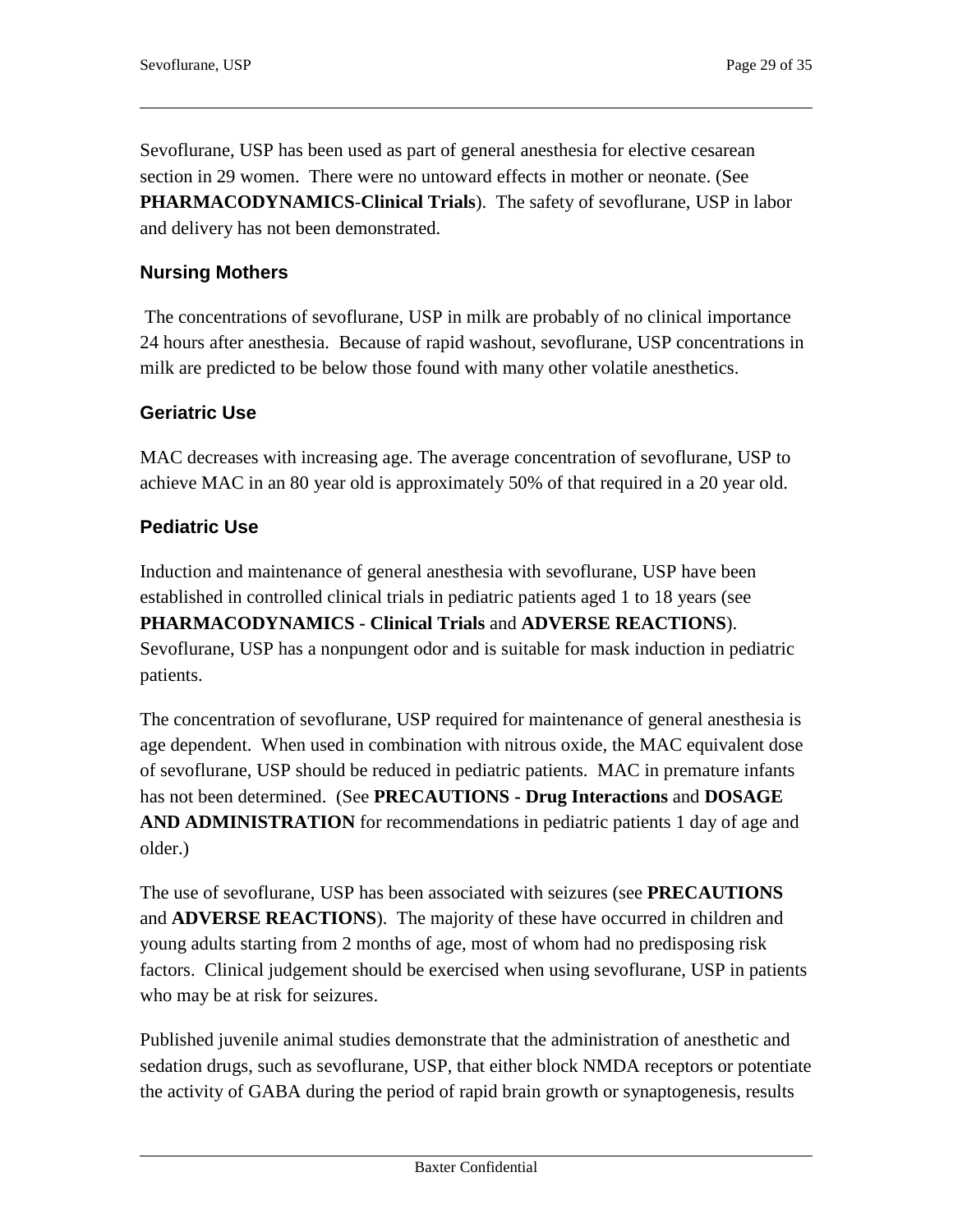in widespread neuronal and oligodendrocyte cell loss in the developing brain and alterations in synaptic morphology and neurogenesis. Based on comparisons across species, the window of vulnerability to these changes is believed to correlate with exposures in the third trimester of gestation through the first several months of life, but may extend out to approximately 3 years of age in humans.

In primates, exposure to 3 hours of ketamine that produced a light surgical plane of anesthesia did not increase neuronal cell loss; however, treatment regimens of 5 hours or longer of isoflurane increased neuronal cell loss. Data from isoflurane-treated rodents and ketamine-treated primates suggest that the neuronal and oligodendrocyte cell losses are associated with prolonged cognitive deficits in learning and memory. The clinical significance of these nonclinical findings is not known, and healthcare providers should balance the benefits of appropriate anesthesia in pregnant women, neonates, and young children who require procedures with the potential risks suggested by the nonclinical data (see **WARNINGS -Pediatric Neurotoxicity**, **PRECAUTIONS -Pregnancy**, and **ANIMAL TOXICOLOGY AND/OR PHARMACOLOGY**).

### **ADVERSE REACTIONS**

Adverse events are derived from controlled clinical trials conducted in the United States, Canada, and Europe. The reference drugs were isoflurane, enflurane, and propofol in adults and halothane in pediatric patients. The studies were conducted using a variety of premedications, other anesthetics, and surgical procedures of varying length. Most adverse events reported were mild and transient, and may reflect the surgical procedures, patient characteristics (including disease) and/or medications administered.

Of the 5182 patients enrolled in the clinical trials, 2906 were exposed to sevoflurane, USP, including 118 adults and 507 pediatric patients who underwent mask induction. Each patient was counted once for each type of adverse event. Adverse events reported in patients in clinical trials and considered to be possibly or probably related to sevoflurane, USP are presented within each body system in order of decreasing frequency in the following listings. One case of malignant hyperthermia was reported in preregistration clinical trials.

#### **Adverse Events During the Induction Period (from Onset of Anesthesia by Mask Induction to Surgical Incision) Incidence >1%**

| Adult Patients ( $N = 118$ ) |                                                                 |  |  |
|------------------------------|-----------------------------------------------------------------|--|--|
| Cardiovascular:              | Bradycardia 5%, Hypotension 4%, Tachycardia 2%                  |  |  |
| Nervous System:              | Agitation 7\%                                                   |  |  |
| <i>Respiratory System:</i>   | Laryngospasm 8%, Airway obstruction 8%, Breathholding 5%, Cough |  |  |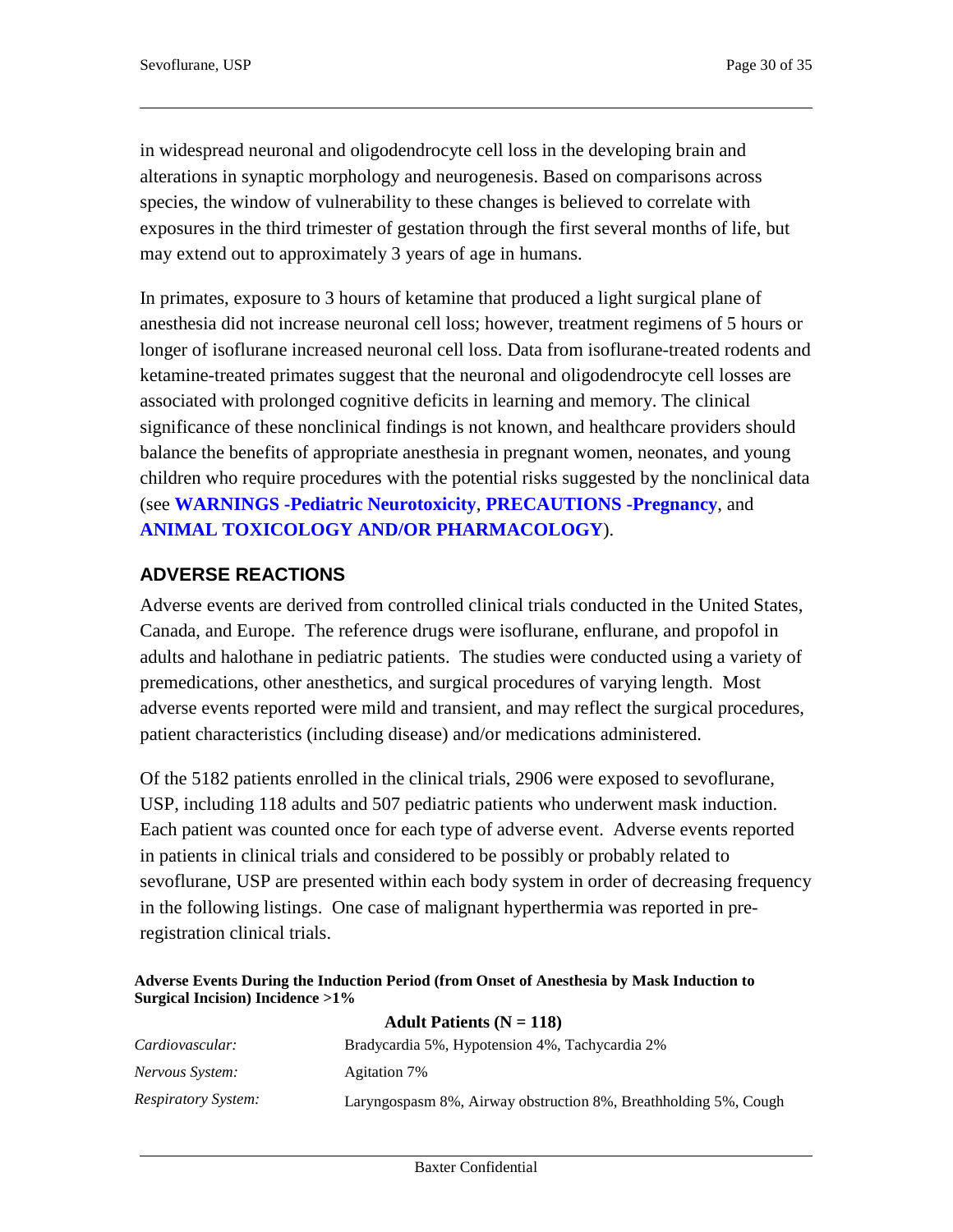#### Increased 5%

| Pediatric Patients ( $N = 507$ ) |                                                                 |  |  |
|----------------------------------|-----------------------------------------------------------------|--|--|
| Cardiovascular:                  | Tachycardia 6%, Hypotension 4%                                  |  |  |
| Nervous System:                  | Agitation 15%                                                   |  |  |
| <i>Respiratory System:</i>       | Breathholding 5%, Cough Increased 5%, Laryngospasm 3%, Apnea 2% |  |  |
| Digestive System:                | Increased salivation 2%                                         |  |  |

#### **Adverse Events During Maintenance and Emergence Periods, Incidence >1% (N = 2906)**

| Body as a whole:           | Fever 1%, Shivering 6%, Hypothermia 1%, Movement 1%, Headache 1%   |
|----------------------------|--------------------------------------------------------------------|
| Cardiovascular:            | Hypotension 11%, Hypertension 2%, Bradycardia 5%, Tachycardia 2%   |
| Nervous System:            | Somnolence 9%, Agitation 9%, Dizziness 4%, Increased salivation 4% |
| Digestive System:          | Nausea 25%, Vomiting 18%                                           |
| <i>Respiratory System:</i> | Cough increased 11%, Breathholding 2%, Laryngospasm 2%             |

#### **Adverse Events, All Patients in Clinical Trials (N = 2906), All Anesthetic Periods, Incidence <1% (Reported in 3 or more patients)**

| Body as a whole:                 | Asthenia, Pain                                                                                                                                                                                                                   |
|----------------------------------|----------------------------------------------------------------------------------------------------------------------------------------------------------------------------------------------------------------------------------|
| Cardiovascular:                  | Arrhythmia, Ventricular Extrasystoles, Supraventricular Extrasystoles,<br>Complete AV Block, Bigeminy, Hemorrhage, Inverted T Wave, Atrial<br>Fibrillation, Atrial Arrhythmia, Second Degree AV Block, Syncope, S-T<br>Depressed |
| Nervous System:                  | Crying, Nervousness, Confusion, Hypertonia, Dry Mouth, Insomnia                                                                                                                                                                  |
| <i>Respiratory System:</i>       | Sputum Increased, Apnea, Hypoxia, Wheezing, Bronchospasm,<br>Hyperventilation, Pharyngitis, Hiccup, Hypoventilation, Dyspnea, Stridor                                                                                            |
| <i>Metabolism and Nutrition:</i> | Increases in LDH, AST, ALT, BUN, Alkaline Phosphatase, Creatinine,<br>Bilirubinemia, Glycosuria, Fluorosis, Albuminuria, Hypophosphatemia,<br>Acidosis, Hyperglycemia                                                            |
| Hemic and Lymphatic System:      | Leucocytosis, Thrombocytopenia                                                                                                                                                                                                   |
| Skin and Special Senses:         | Amblyopia, Pruritus, Taste Perversion, Rash, Conjunctivitis                                                                                                                                                                      |
| Urogenital:                      | Urination Impaired, Urine Abnormality, Urinary Retention, Oliguria                                                                                                                                                               |
|                                  |                                                                                                                                                                                                                                  |

See **WARNINGS** for information regarding malignant hyperthermia.

### **Post-Marketing Adverse Events**

The following adverse events have been identified during post-approval use of sevoflurane, USP. Due to the spontaneous nature of these reports, the actual incidence and relationship of sevoflurane, USP to these events cannot be established with certainty.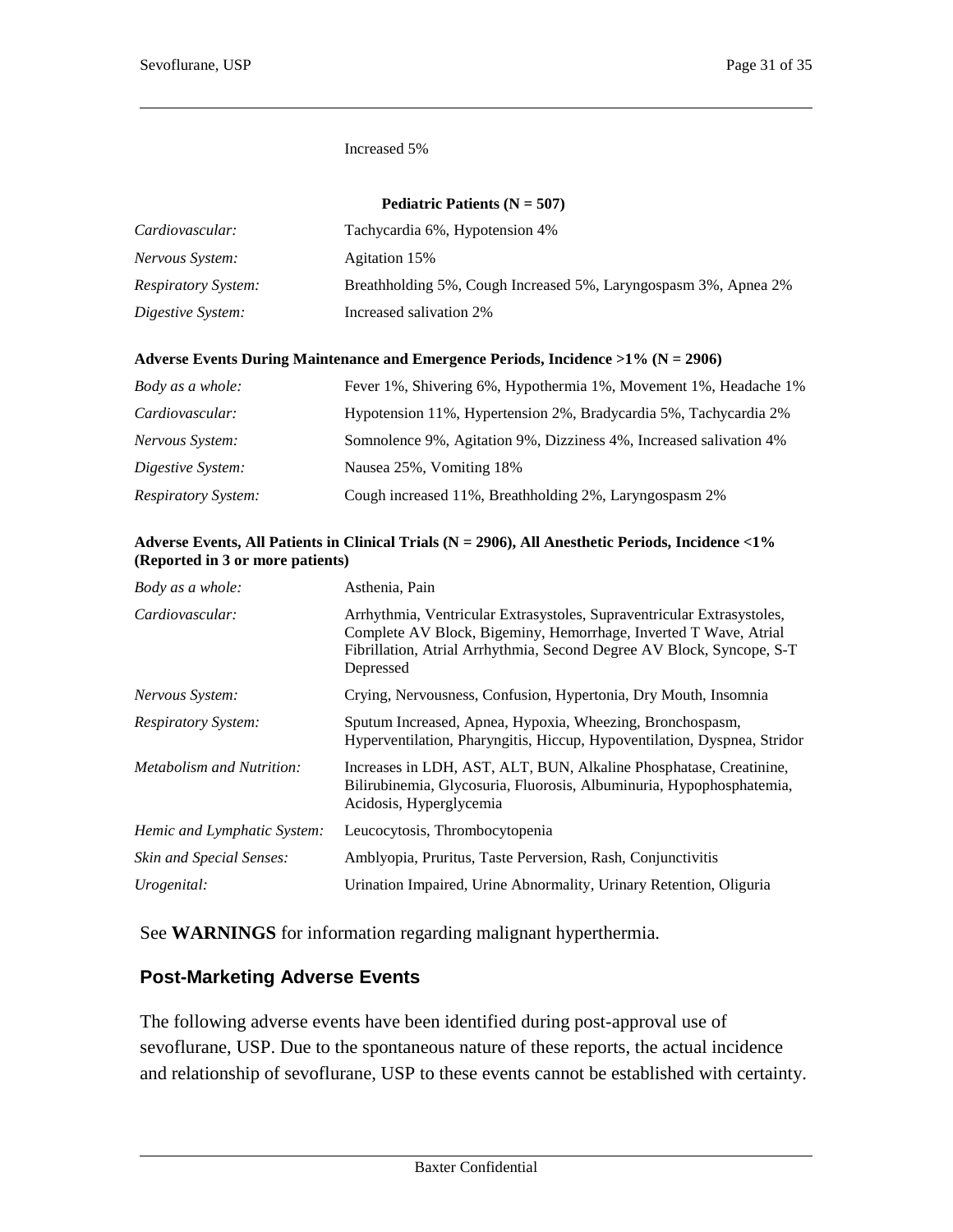#### Central Nervous System

Seizures - Post-marketing reports indicate that sevoflurane, USP use has been associated with seizures. The majority of cases were in children and young adults, most of whom had no medical history of seizures. Several cases reported no concomitant medications, and at least one case was confirmed by EEG. Although many cases were single seizures that resolved spontaneously or after treatment, cases of multiple seizures have also been reported. Seizures have occurred during, or soon after sevoflurane, USP induction, during emergence, and during post-operative recovery up to a day following anesthesia.

#### Cardiac

Cardiac arrest

#### **Hepatic**

- Cases of mild, moderate and severe post-operative hepatic dysfunction or hepatitis with or without jaundice have been reported. Histological evidence was not provided for any of the reported hepatitis cases. In most of these cases, patients had underlying hepatic conditions or were under treatment with drugs known to cause hepatic dysfunction. Most of the reported events were transient and resolved spontaneously (see **PRECAUTIONS**).
- Hepatic necrosis
- Hepatic failure

#### **Other**

- Malignant hyperthermia (see **CONTRAINDICATIONS** and **WARNINGS**)
- Allergic reactions, such as rash, urticaria, pruritus, bronchospasm, anaphylactic or anaphylactoid reactions (see **CONTRAINDICATIONS**)
- Reports of hypersensitivity (including contact dermatitis, rash, dyspnea, wheezing, chest discomfort, swelling face, or anaphylactic reaction) have been received, particularly in association with long-term occupational exposure to inhaled anesthetic agents, including sevoflurane (see **OCCUPATIONAL CAUTION**).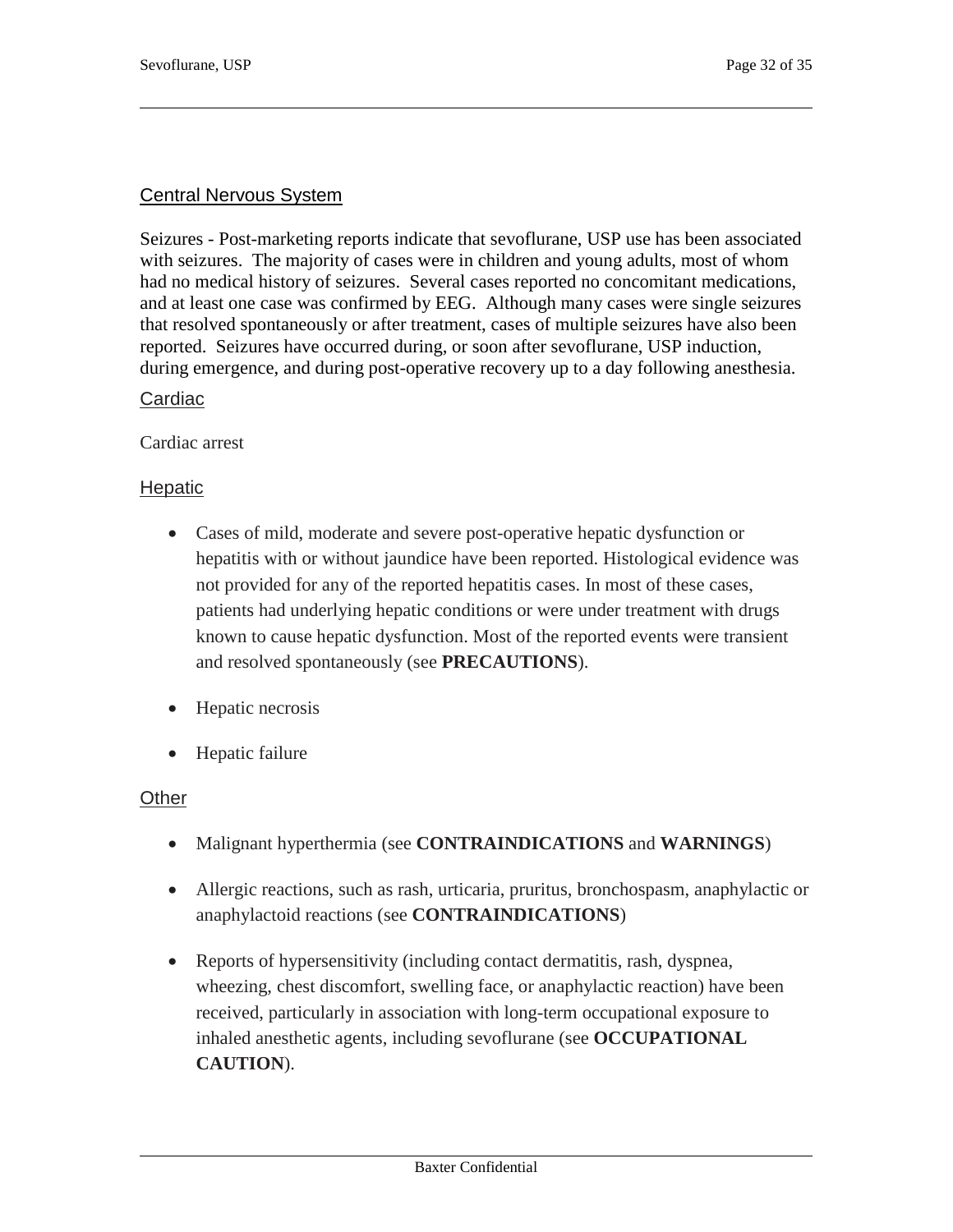### **Laboratory Findings**

Transient elevations in glucose, liver function tests, and white blood cell count may occur as with use of other anesthetic agents.

### **OVERDOSAGE**

In the event of overdosage, or what may appear to be overdosage, the following action should be taken: discontinue administration of sevoflurane, USP, maintain a patent airway, initiate assisted or controlled ventilation with oxygen, and maintain adequate cardiovascular function.

### **DOSAGE AND ADMINISTRATION**

The concentration of sevoflurane, USP being delivered from a vaporizer during anesthesia should be known. This may be accomplished by using a vaporizer calibrated specifically for sevoflurane, USP. The administration of general anesthesia must be individualized based on the patient's response.

# **Replacement of Desiccated CO2 Absorbents**

When a clinician suspects that the  $CO<sub>2</sub>$  absorbent may be desiccated, it should be replaced. The exothermic reaction that occurs with sevoflurane, USP and  $CO<sub>2</sub>$ absorbents is increased when the  $CO<sub>2</sub>$  absorbent becomes desiccated, such as after an extended period of dry gas flow through the  $CO<sub>2</sub>$  absorbent canisters (see **PRECAUTIONS).**

### **Pre-anesthetic Medication**

No specific premedication is either indicated or contraindicated with sevoflurane, USP. The decision as to whether or not to premedicate and the choice of premedication is left to the discretion of the anesthesiologist.

### **Induction**

Sevoflurane, USP has a nonpungent odor and does not cause respiratory irritability; it is suitable for mask induction in pediatrics and adults.

### **Maintenance**

Surgical levels of anesthesia can usually be achieved with concentrations of 0.5-3% sevoflurane, USP with or without the concomitant use of nitrous oxide. Sevoflurane, USP can be administered with any type of anesthesia circuit.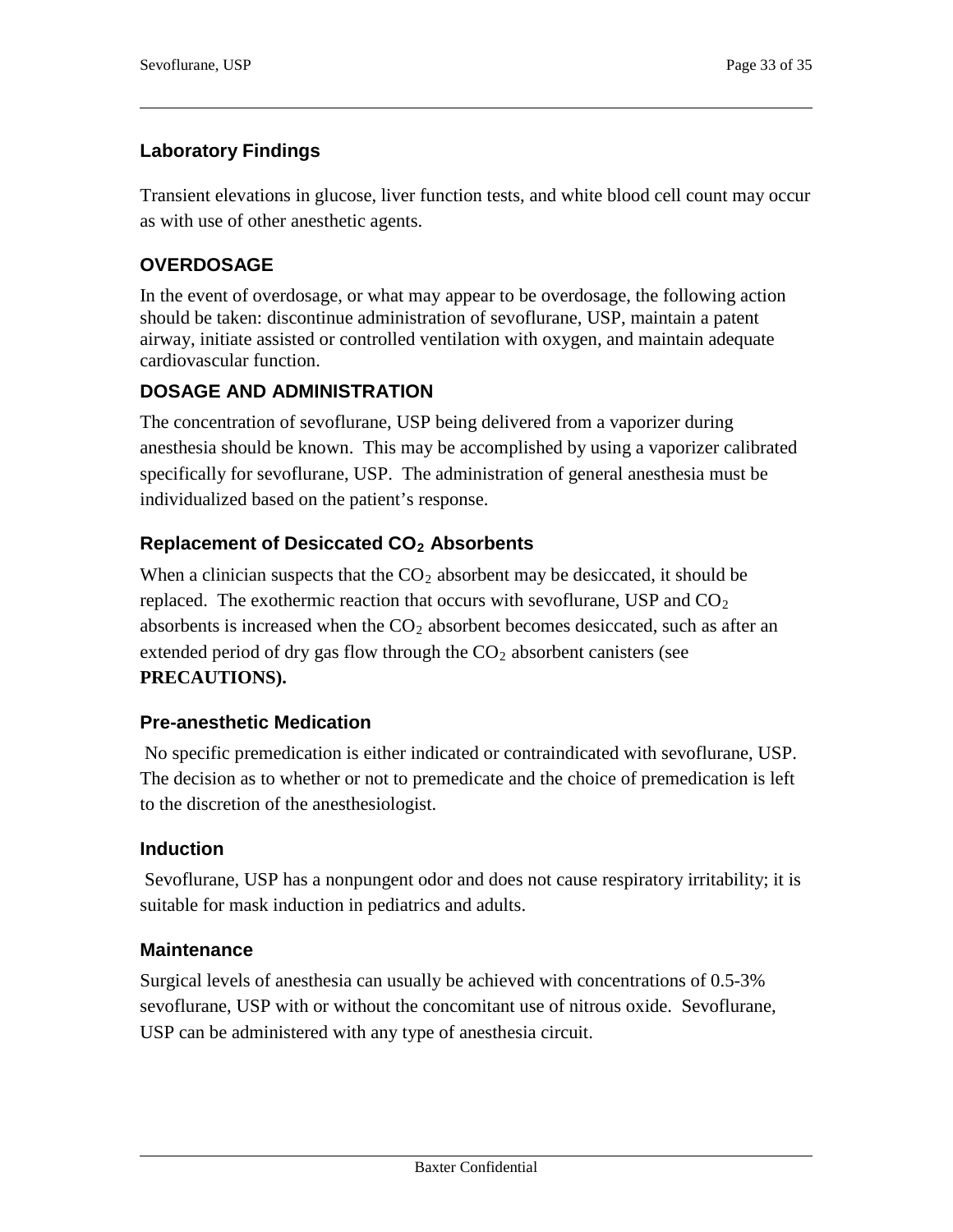| <b>Age of Patient</b><br>(years) | <b>Sevoflurane</b><br>in Oxygen | Sevoflurane in 65%<br>$N_2O/35\% O_2$ |  |  |
|----------------------------------|---------------------------------|---------------------------------------|--|--|
| $0 - 1$ months #                 | 3.3%                            |                                       |  |  |
| $1 - 6$ months                   | 3.0%                            |                                       |  |  |
| 6 months $-$ <3 years            | 2.8%                            | $2.0\%$ @                             |  |  |
| $3 - 12$                         | 2.5%                            |                                       |  |  |
| 25                               | 2.6%                            | 1.4%                                  |  |  |
| 40                               | 2.1%                            | 1.1%                                  |  |  |
| 60                               | 1.7%                            | 0.9%                                  |  |  |
| 80                               | 1.4%                            | 0.7%                                  |  |  |

| Table 9: MAC Values for Adults and Pediatric Patients According to Age |  |  |  |
|------------------------------------------------------------------------|--|--|--|

# Neonates are full-term gestational age. MAC in premature infants has not been determined. @ In 1 - <3 year old pediatric patients, 60%  $N_2O/40\%$  O<sub>2</sub> was used.

### **Directions for Filling Vaporizers**

Utilize an adapter, as appropriate, when filling the vaporizer with sevoflurane, USP.

# **HOW SUPPLIED**

Sevoflurane, USP, Volatile Liquid for Inhalation, is available as:

NDC 10019-651-64 - Aluminum bottle containing 250 mL sevoflurane, USP.

# **SAFETY AND HANDLING**

### **Occupational Caution**

There is no specific work exposure limit established for sevoflurane, USP. However, the National Institute for Occupational Safety and Health has recommended an 8 hour timeweighted average limit of 2 ppm for halogenated anesthetic agents in general (0.5 ppm when coupled with exposure to  $N_2O$ ) (see **ADVERSE REACTIONS).** 

### **Storage**

### **Store at controlled room temperature 15°-30°C (59°-86°F) [see USP].**

The bottle cap should be replaced securely after each use of sevoflurane, USP.

# **ANIMAL TOXICOLOGY AND/OR PHARMACOLOGY**

Published studies in animals demonstrate that the use of anesthetic agents during the period of rapid brain growth or synaptogenesis results in widespread neuronal and oligodendrocyte cell loss in the developing brain and alterations in synaptic morphology